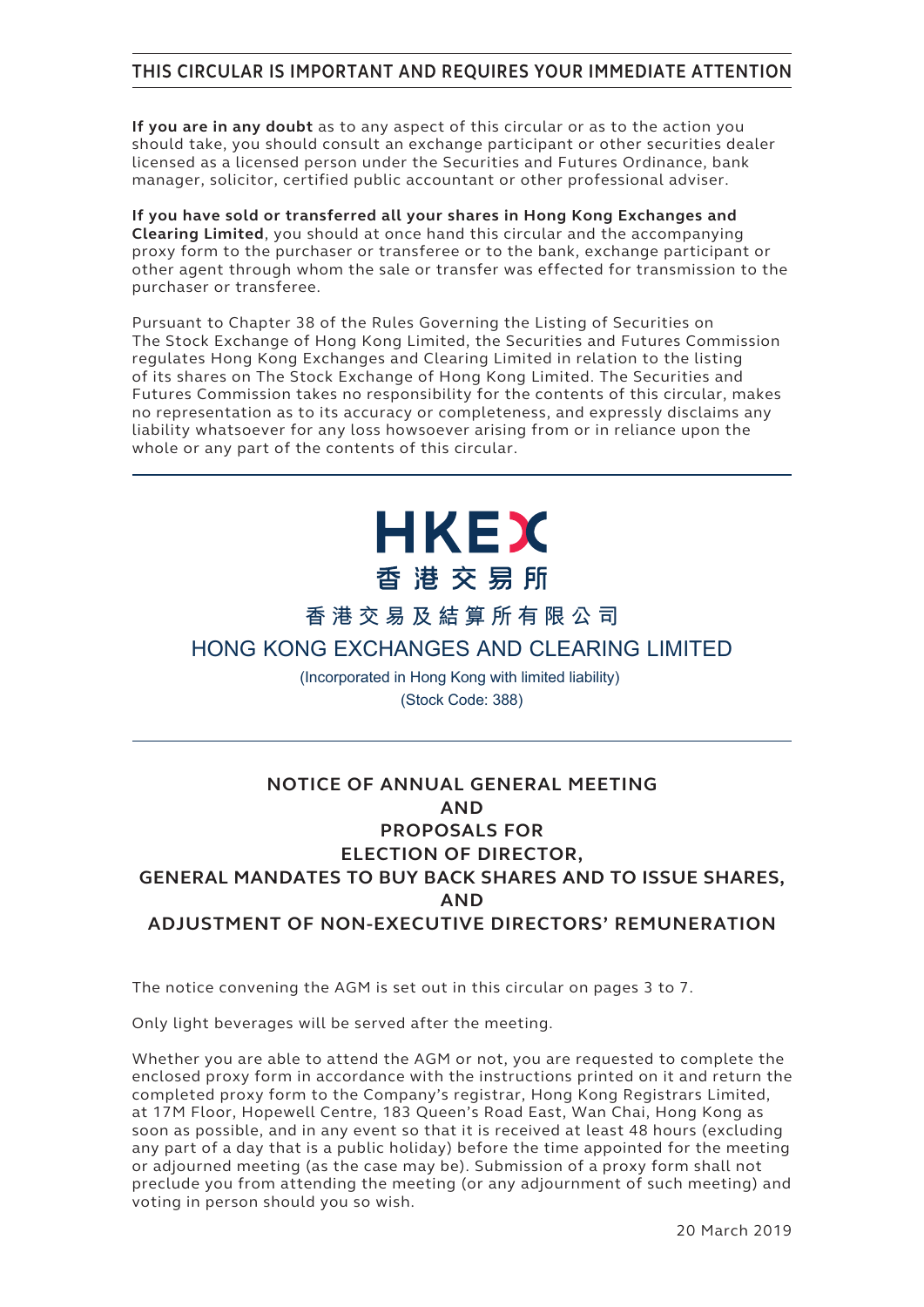# **Contents**

# Page

|                                                         | 2  |
|---------------------------------------------------------|----|
|                                                         | 3  |
|                                                         | 8  |
|                                                         | 14 |
| Appendix II - Explanatory Statement on Buy-back Mandate | 19 |
|                                                         | 23 |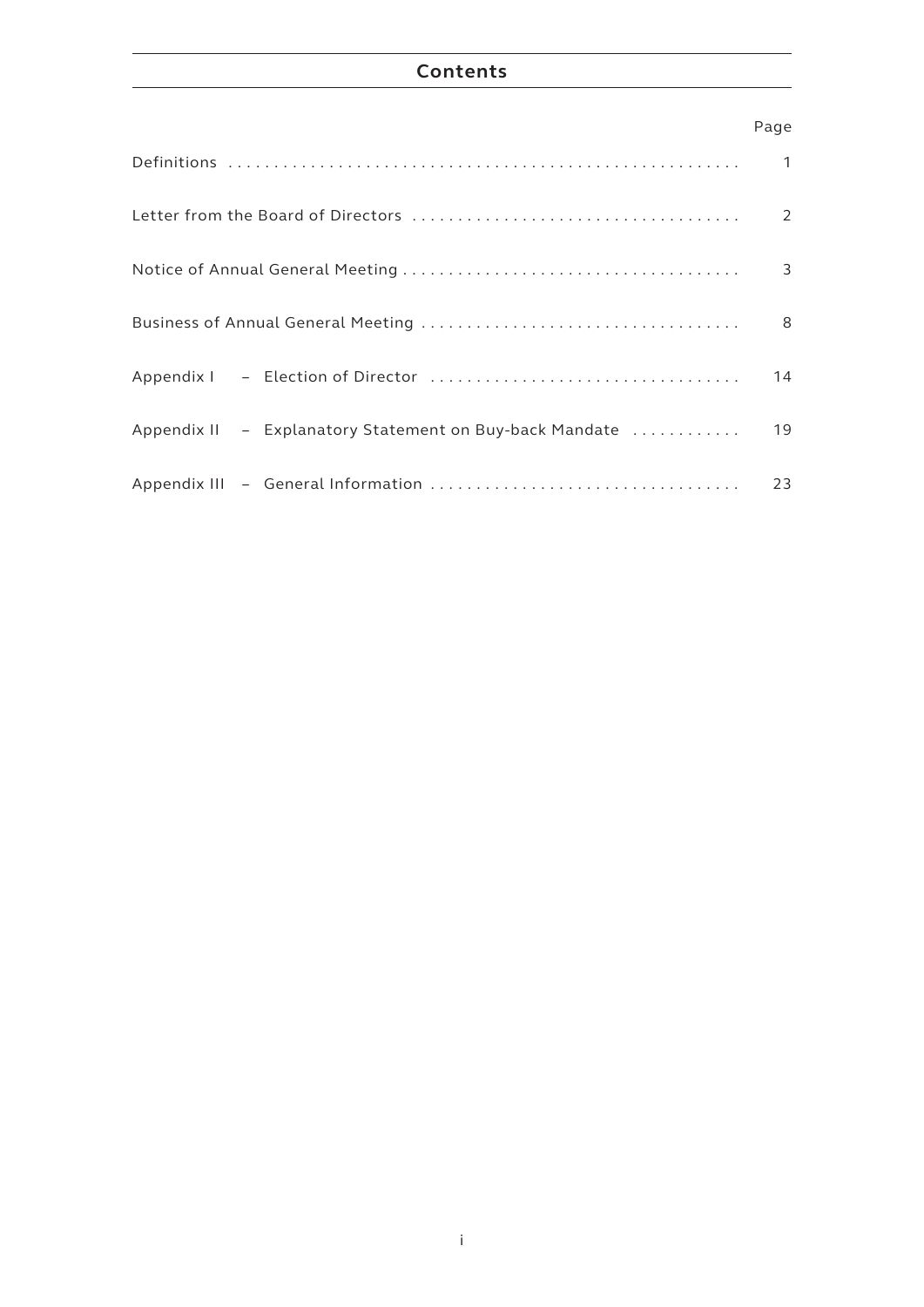## **Definitions**

In this circular, the following expressions have the following meanings unless the context otherwise requires:

| "2018 Annual Report"                  | annual report for the year ended 31 December 2018<br>of the Company;                                                                                                                                                                                                             |
|---------------------------------------|----------------------------------------------------------------------------------------------------------------------------------------------------------------------------------------------------------------------------------------------------------------------------------|
| "AGM"                                 | the annual general meeting of HKEX to be<br>held at the HKEX Connect Hall on the 1st Floor,<br>One and Two Exchange Square, Central,<br>Hong Kong on Wednesday, 24 April 2019 at<br>4:30 pm, or, where the context so admits, any<br>adjournment of such annual general meeting; |
| "Articles of Association"             | the articles of association of HKEX;                                                                                                                                                                                                                                             |
| "Board"                               | the board of directors of HKEX;                                                                                                                                                                                                                                                  |
| "Company" or "HKEX"                   | Hong Kong Exchanges and Clearing Limited,<br>a company incorporated in Hong Kong with<br>limited liability, whose shares are listed on<br>the Main Board of the Stock Exchange;                                                                                                  |
| "Companies Ordinance"                 | the Companies Ordinance (Chapter 622 of the<br>Laws of Hong Kong);                                                                                                                                                                                                               |
| "Director(s)"                         | director(s) of HKEX;                                                                                                                                                                                                                                                             |
| "Elected Director(s)"                 | Director(s) elected by Shareholders at general<br>meetings;                                                                                                                                                                                                                      |
| "Financial Secretary"                 | Financial Secretary of Hong Kong;                                                                                                                                                                                                                                                |
| "Government Appointed<br>Director(s)" | Director(s) appointed by the Financial Secretary<br>pursuant to section 77 of the SFO;                                                                                                                                                                                           |
| "Group"                               | HKEX and its subsidiaries;                                                                                                                                                                                                                                                       |
| "Hong Kong"                           | Hong Kong Special Administrative Region of the<br>People's Republic of China;                                                                                                                                                                                                    |
| "Latest Practicable Date"             | 11 March 2019, being the latest practicable<br>date prior to the printing of this circular for<br>ascertaining certain information referred to in<br>this circular;                                                                                                              |
| "Listing Rules"                       | the Rules Governing the Listing of Securities on<br>The Stock Exchange of Hong Kong Limited;                                                                                                                                                                                     |
| "SFC"                                 | Securities and Futures Commission;                                                                                                                                                                                                                                               |
| "SFO"                                 | Securities and Futures Ordinance (Chapter 571 of<br>the Laws of Hong Kong);                                                                                                                                                                                                      |
| "Share(s)"                            | share(s) of HKEX;                                                                                                                                                                                                                                                                |
| "Shareholder(s)"                      | holder(s) of Shares;                                                                                                                                                                                                                                                             |
| "Stock Exchange"                      | The Stock Exchange of Hong Kong Limited,<br>a wholly-owned subsidiary of HKEX, being a<br>recognized exchange company under the SFO;                                                                                                                                             |
| "Takeovers Code"                      | the Code on Takeovers and Mergers as approved<br>by the SFC;                                                                                                                                                                                                                     |
| "UK"                                  | United Kingdom;                                                                                                                                                                                                                                                                  |
| "US"                                  | United State of America;                                                                                                                                                                                                                                                         |
| $``\zeta"$                            | Hong Kong dollar; and                                                                                                                                                                                                                                                            |
| $``\%"$                               | per cent.                                                                                                                                                                                                                                                                        |

References to time and dates in this circular are to Hong Kong time and dates.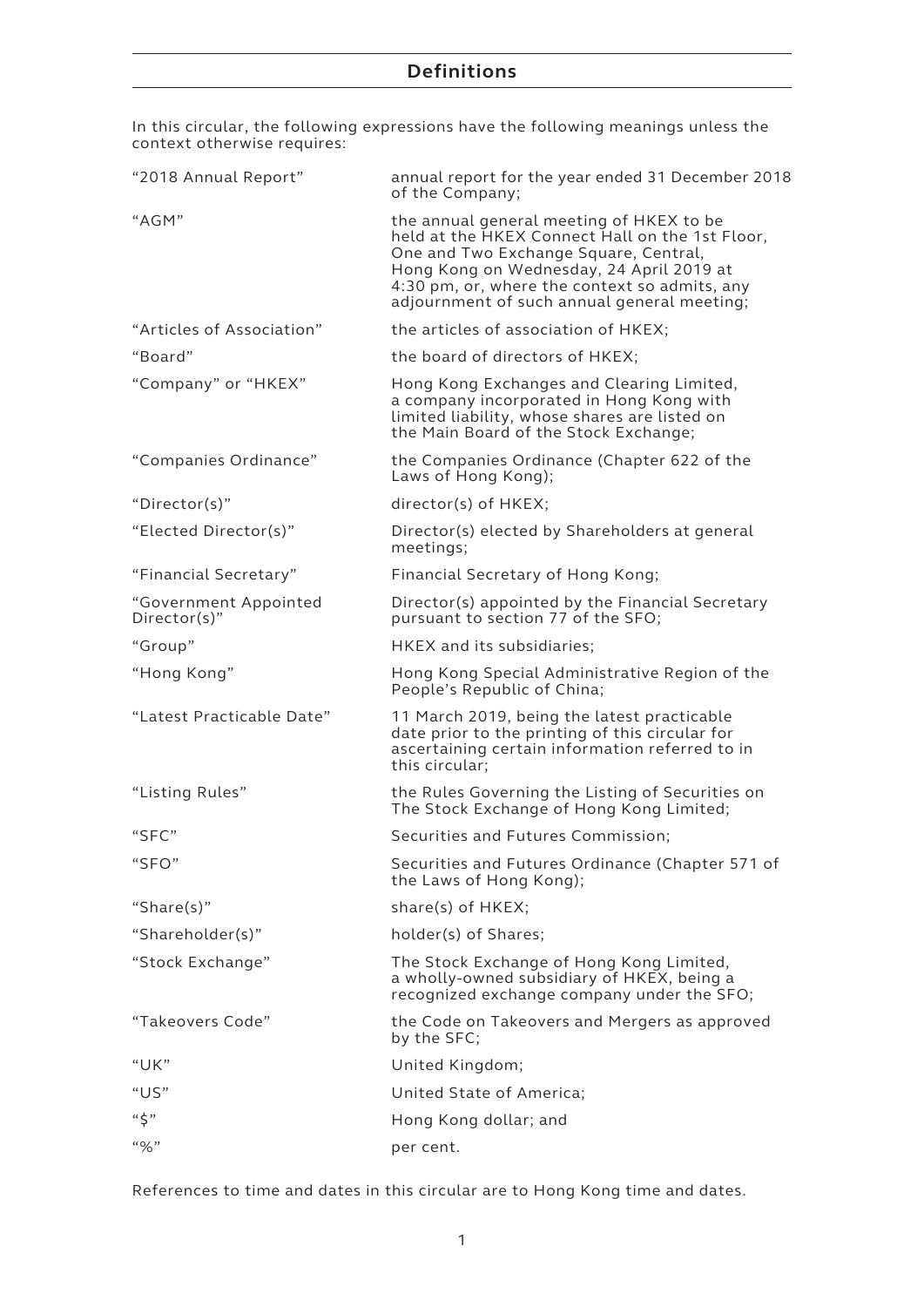# **Letter from the Board of Directors**

# HKEX 香港交易所

### **香港交易及結算所有限公司**

### **HONG KONG EXCHANGES AND CLEARING LIMITED**

(Incorporated in Hong Kong with limited liability) (Stock Code: 388)

#### **Independent Non-executive Directors**

Laura May-Lung CHA (Chairman) Apurv BAGRI CHAN Tze Ching, Ignatius CHEAH Cheng Hye FUNG Yuen Mei, Anita Rafael GIL-TIENDA HU Zuliu, Fred HUNG Pi Cheng, Benjamin LEUNG KO May Yee, Margaret LEUNG Pak Hon, Hugo John Mackay McCulloch WILLIAMSON YIU Kin Wah, Stephen

#### **Registered Office**

8/F, Two Exchange Square 8 Connaught Place Central Hong Kong

#### **Executive Director**

LI Xiaojia, Charles (Chief Executive)

20 March 2019

Dear Shareholders,

On behalf of the Board, it is my pleasure to invite you to HKEX's annual general meeting to be held at the HKEX Connect Hall on the 1st Floor, One and Two Exchange Square, Central, Hong Kong on Wednesday, 24 April 2019 at 4:30 pm. Registration will start at 3:30 pm.

The notice of the AGM is set out on pages 3 to 7. Information regarding the business to be considered at the AGM is set out on pages 8 to 13. If you do not plan to attend the AGM, I encourage you to appoint a proxy to attend and vote on your behalf at the AGM.

The Board considers that the proposed resolutions as set out in the notice of the AGM are in the best interests of HKEX and its Shareholders as a whole, and recommends you vote in favour of all the resolutions at the AGM.

General information regarding Shareholders' rights to attend and vote at the AGM is set out in Appendix III of this circular. If you have any questions concerning the AGM, please contact the Company's registrar (telephone: +852 2862 8555).

Your participation at the AGM is welcome and my fellow Directors and I look forward to meeting you at the AGM.

Yours faithfully, On behalf of the Board **Laura M CHA** Chairman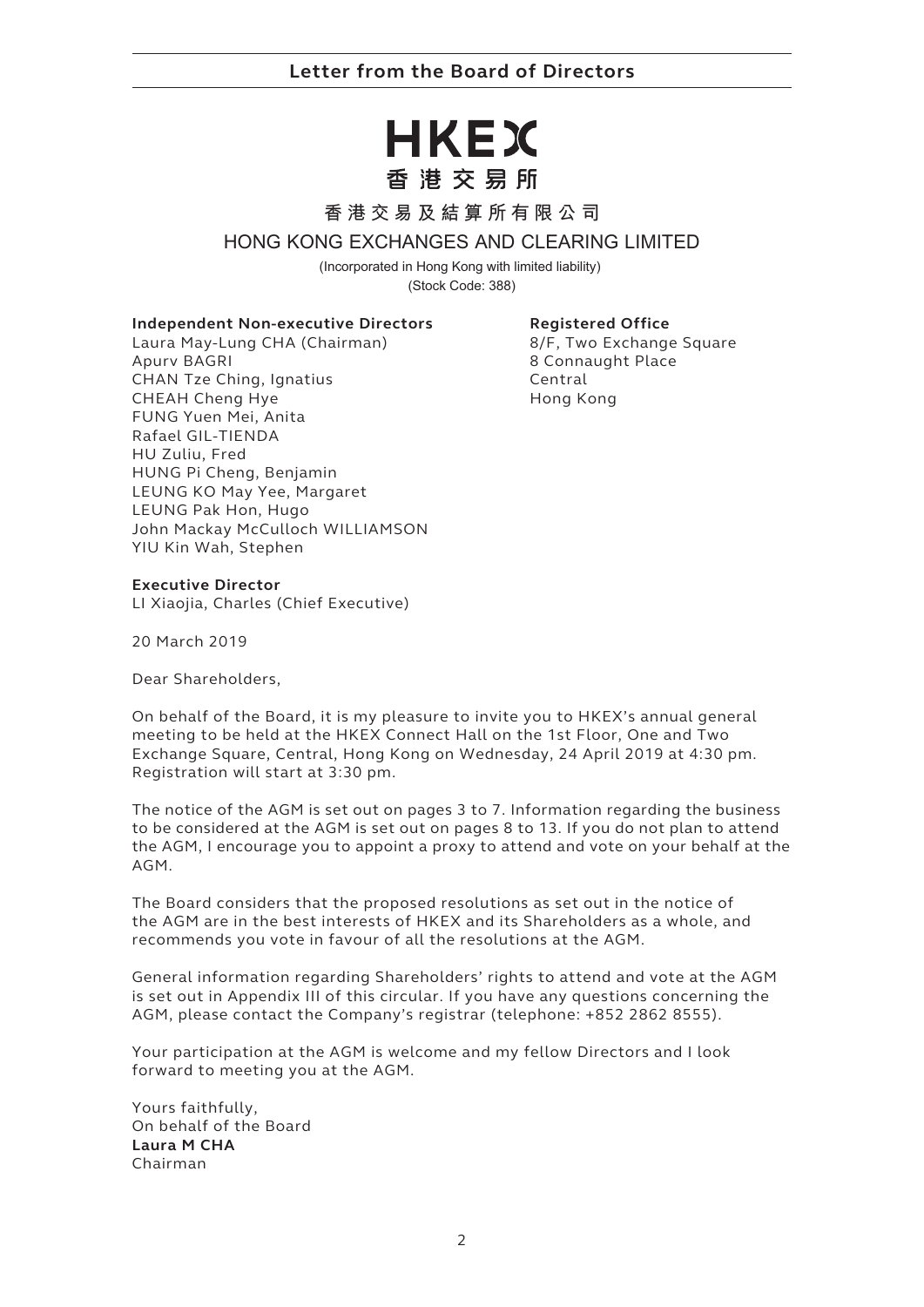# HKEX 香港交易所

**香港交易及結算所有限公司**

## **HONG KONG EXCHANGES AND CLEARING LIMITED**

(Incorporated in Hong Kong with limited liability)

(Stock Code: 388)

**NOTICE IS HEREBY GIVEN THAT** the annual general meeting of shareholders of Hong Kong Exchanges and Clearing Limited ("HKEX") will be held at the HKEX Connect Hall on the 1st Floor, One and Two Exchange Square, Central, Hong Kong on Wednesday, 24 April 2019 at 4:30 pm for the following purposes:

- 1. to receive the audited financial statements for the year ended 31 December 2018 together with the Reports of the Directors and Auditor thereon;
- 2. to elect a Director;
- 3. to re-appoint PricewaterhouseCoopers as the Auditor and to authorise the Directors to fix its remuneration;

and to consider and, if thought fit, pass with or without modification the following resolutions as ordinary resolutions:

#### 4. "**THAT**:

- (a) subject to paragraph (b) of this Resolution, the exercise by the Directors of HKEX during the Relevant Period (as defined below) of all the powers of HKEX to buy back shares of HKEX on The Stock Exchange of Hong Kong Limited or on any other stock exchange on which the shares of HKEX may be listed and which is recognised by the Securities and Futures Commission and The Stock Exchange of Hong Kong Limited for this purpose, subject to and in accordance with all applicable laws and the requirements of the Rules Governing the Listing of Securities on The Stock Exchange of Hong Kong Limited or of any other stock exchange (as applicable) as amended from time to time, be and is hereby generally and unconditionally approved;
- (b) the aggregate number of shares to be bought back pursuant to the approval in paragraph (a) of this Resolution shall not exceed 10 per cent of the number of issued shares of HKEX at the date of the passing of this Resolution (subject to adjustment in the case of any conversion of any or all of the shares of HKEX into a larger or smaller number of shares in accordance with section 170(2)(e) of the Companies Ordinance (Chapter 622 of the Laws of Hong Kong) after the passing of this Resolution), and the said approval shall be limited accordingly; and
- (c) for the purposes of this Resolution:

"Relevant Period" means the period from the passing of this Resolution until the earlier of:

- (i) the conclusion of the next annual general meeting of HKEX;
- (ii) the expiry of the period within which the next annual general meeting of HKEX is required by law to be held; and
- (iii) the passing of an ordinary resolution by shareholders of HKEX in general meeting revoking or varying the authority given to the Directors of HKEX by this Resolution."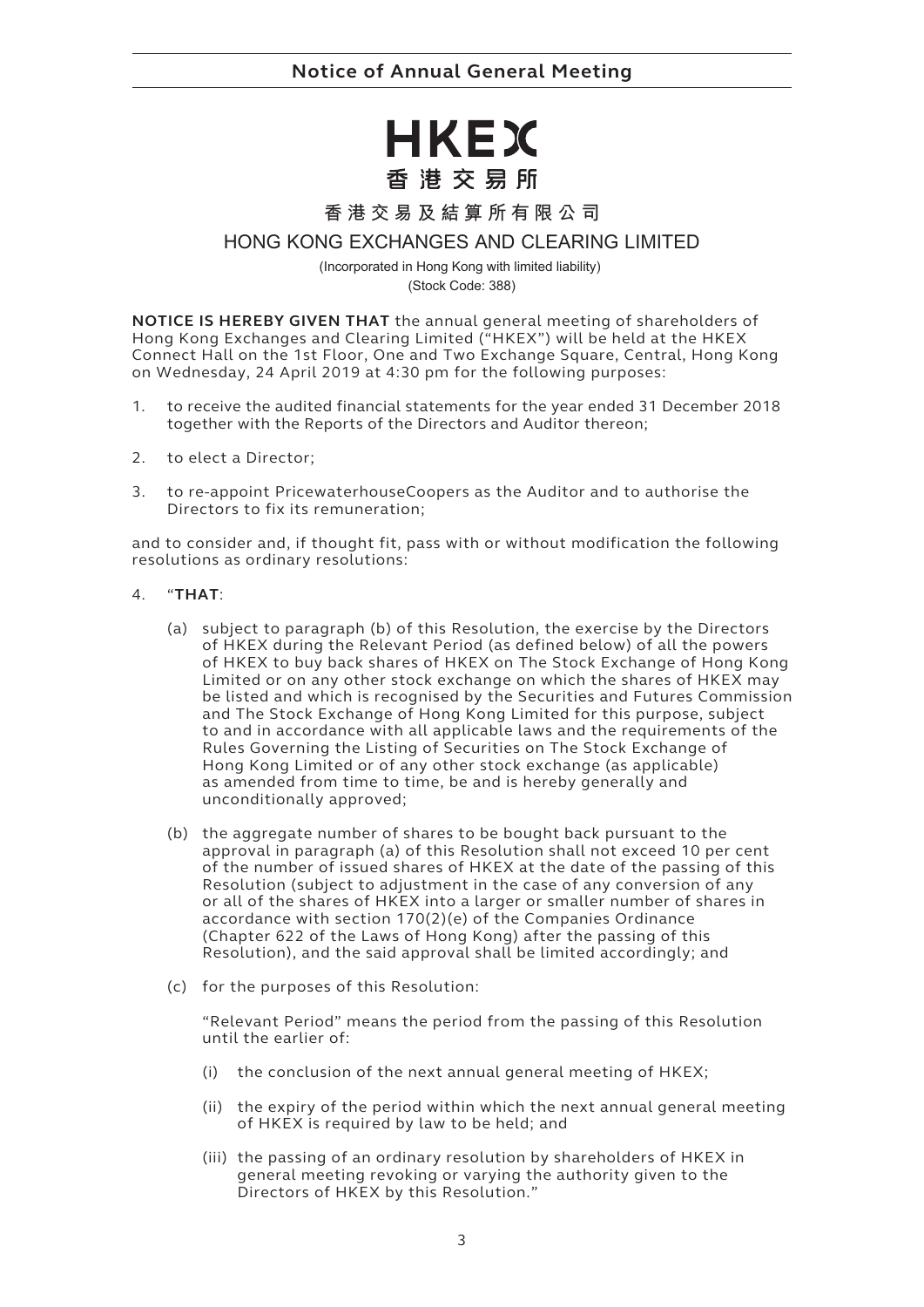#### 5. "**THAT**:

- (a) subject to: (i) compliance with the prevailing requirements of the Rules Governing the Listing of Securities on The Stock Exchange of Hong Kong Limited; and (ii) paragraphs (b) and (c) of this Resolution, the exercise by the Directors of HKEX during the Relevant Period (as defined below) of all the powers of HKEX to allot, issue and deal with additional shares of HKEX, to grant rights to subscribe for, or convert any security into, shares in HKEX (including the issue of any securities convertible into shares, or options, warrants or similar rights to subscribe for any shares) and to make or grant offers, agreements and options which would or might require the exercise of such power(s) during or after the end of the Relevant Period, be and is hereby generally and unconditionally approved;
- (b) other than in respect of an Excluded Issue (as defined below), the aggregate number of shares allotted or agreed conditionally or unconditionally to be allotted (whether pursuant to an option or otherwise) by the Directors of HKEX pursuant to the approval in paragraph (a) of this Resolution shall not exceed 10 per cent of the number of issued shares of HKEX at the date of the passing of this Resolution (subject to adjustment in the case of any conversion of any or all of the shares of HKEX into a larger or smaller number of shares in accordance with section 170(2)(e) of the Companies Ordinance (Chapter 622 of the Laws of Hong Kong) after the passing of this Resolution);
- (c) other than in respect of an Excluded Issue (as defined below), any shares of HKEX to be allotted and issued (whether wholly or partly for cash or otherwise) pursuant to the approval in paragraph (a) of this Resolution shall not be at a discount of more than 10 per cent of the Benchmarked Price (as defined below) of such shares of HKEX; and
- (d) for the purposes of this Resolution:

"Benchmarked Price" means the higher of:

- (i) the closing price of the shares of HKEX as quoted on The Stock Exchange of Hong Kong Limited on the date of the agreement involving the relevant proposed issue of shares of HKEX; and
- (ii) the average closing price as quoted on The Stock Exchange of Hong Kong Limited of the shares of HKEX for the 5 trading days immediately preceding the earlier of the date: (A) of announcement of the transaction or arrangement involving the relevant proposed issue of shares of HKEX, (B) of the agreement involving the relevant proposed issue of shares of HKEX and (C) on which the price of shares of HKEX that are proposed to be issued is fixed.

"Excluded Issue" means:

- (i) a Rights Issue (as defined in this paragraph (d));
- (ii) any scrip dividend or similar arrangement pursuant to the Articles of Association of HKEX from time to time; or
- (iii) the exercise of rights of subscription or conversion under the terms of any options, warrants or similar rights granted by HKEX or any securities which are convertible into shares of HKEX.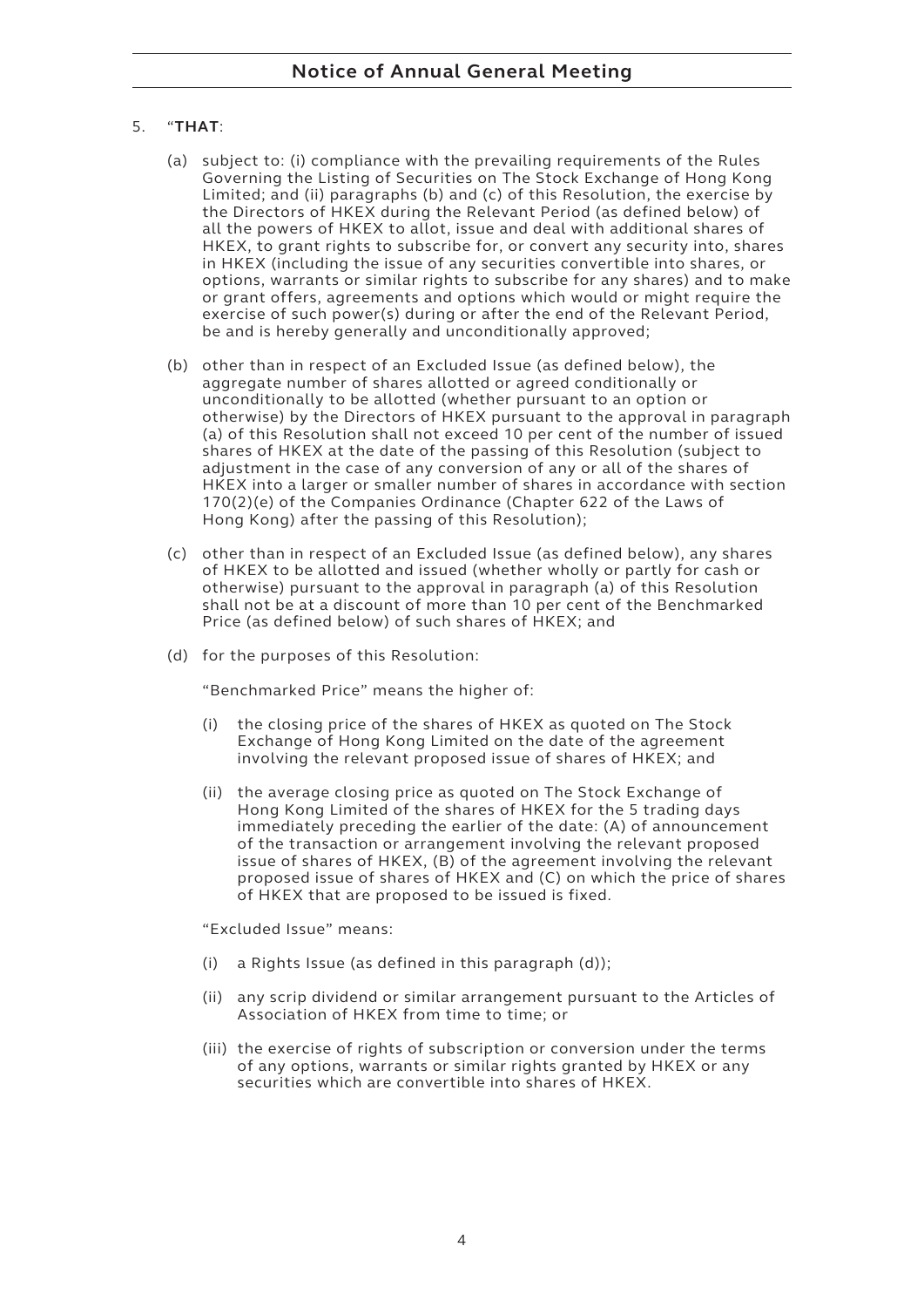# **Notice of Annual General Meeting**

"Relevant Period" means the period from the passing of this Resolution until the earlier of:

- (i) the conclusion of the next annual general meeting of HKEX;
- (ii) the expiry of the period within which the next annual general meeting of HKEX is required by law to be held; and
- (iii) the passing of an ordinary resolution by shareholders of HKEX in general meeting revoking or varying the authority given to the Directors of HKEX by this Resolution.

"Rights Issue" means an offer of shares of HKEX or an issue of options, warrants or other securities giving the right to subscribe for shares of HKEX, open for a period fixed by the Directors of HKEX to holders of shares of HKEX on the register of members on a fixed record date in proportion to their then holdings of such shares of HKEX (subject to such exclusions or other arrangements as the Directors of HKEX may deem necessary or expedient in relation to fractional entitlements or having regard to any restrictions or obligations under the laws of, or the requirements of any recognised regulatory body or any stock exchange in, any territory outside Hong Kong)."

- 6(a). "**THAT** until shareholders of HKEX in general meeting otherwise determine, remuneration of HK\$3,300,000 and HK\$850,000 respectively be payable to the Chairman and each of the other Non-executive Directors of HKEX for the period from the conclusion of each annual general meeting of HKEX to the conclusion of the annual general meeting of HKEX to be held in the immediately following year, provided that such remuneration be payable in proportion to the period of service if the Chairman or a Non-executive Director has not served the entire period."
- 6(b). "**THAT** until shareholders of HKEX in general meeting otherwise determine, remuneration of (i) HK\$250,000 and HK\$160,000 respectively be payable to the chairman and each of the other members in respect of each committee that such person is the chairman or member (excluding executive Director, if any) of the Audit Committee, Executive Committee, Investment Advisory Committee, Remuneration Committee and Risk Committee of HKEX, and (ii) HK\$200,000 and HK\$160,000 respectively be payable to the chairman and each of the other members in respect of each committee that such person is the chairman or member (excluding executive Director, if any) of the Corporate Social Responsibility Committee, and Nomination and Governance Committee of HKEX, for the period from the conclusion of each annual general meeting of HKEX to the conclusion of the annual general meeting of HKEX to be held in the immediately following year, provided that such remuneration be payable in proportion to the period of service if a committee member has not served the entire period."

By Order of the Board **HONG KONG EXCHANGES AND CLEARING LIMITED Joseph Mau** Group Company Secretary

Hong Kong, 20 March 2019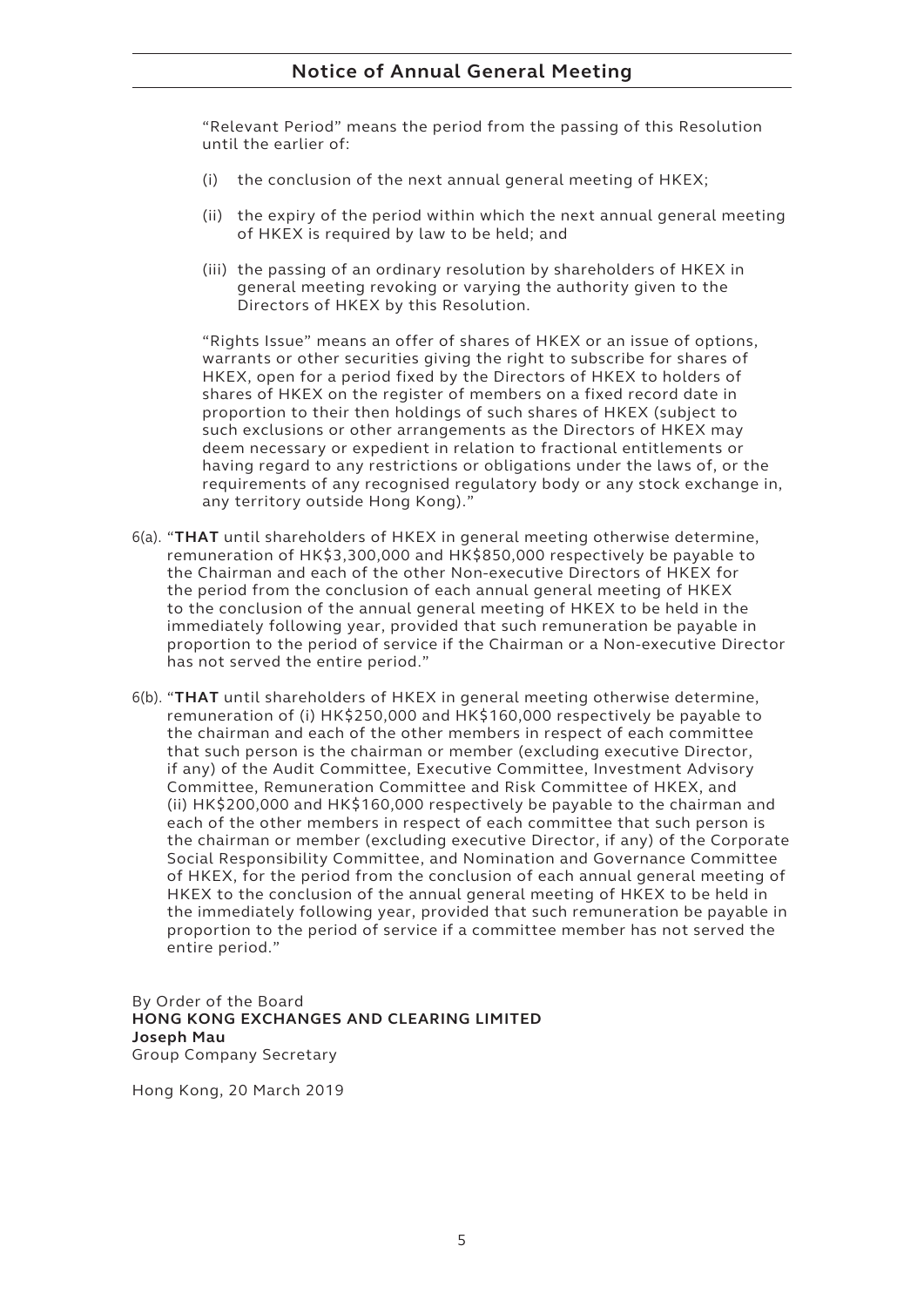# **Notice of Annual General Meeting**

Notes:

- (1) An eligible shareholder is entitled to appoint one or more proxies to attend, speak and vote in his/her stead at the above meeting (or at any adjournment of it) provided that each proxy is appointed to exercise the rights attached to a different share or shares held by the shareholder. The proxy does not need to be a shareholder of HKEX.
- (2) Where there are joint registered holders of any shares, any one of such persons may vote at the above meeting (or at any adjournment of it), either personally or by proxy, in respect of such shares as if he/she were solely entitled thereto but the vote of the senior holder who tenders a vote, whether in person or by proxy, will be accepted to the exclusion of the vote(s) of the other joint holders and, for this purpose, seniority shall be determined by the order in which the names stand in the register of members of HKEX in respect of the relevant joint holding.
- (3) In order to be valid, the completed proxy form must be received by HKEX's registrar, Hong Kong Registrars Limited, at 17M Floor, Hopewell Centre, 183 Queen's Road East, Wan Chai, Hong Kong at least 48 hours (excluding any part of a day that is a public holiday) before the time appointed for holding the above meeting or adjourned meeting (as the case may be). If a proxy form is signed by an attorney of a shareholder who is not a corporation, the power of attorney or other authority under which it is signed or a certified copy of that power of attorney or authority (such certification to be made by either a notary public or a solicitor qualified to practice in Hong Kong) must be delivered to HKEX's registrar together with the proxy form. In the case of a corporation, the proxy form must either be executed under its common seal or be signed by an officer or agent duly authorised in writing.
- (4) For the purpose of determining shareholders' eligibility to attend, speak and vote at the above meeting (or at any adjournment of it), the register of members of HKEX will be closed as set out below:

Latest time to lodge transfer documents At 4:30 pm on Tuesday, 16 April 2019 for registration with HKEX's registrar

Closure of register of members Wednesday, 17 April 2019 to Wednesday, 24 April 2019

(both dates inclusive)

Record date Wednesday, 24 April 2019

During the above closure period, no transfer of shares will be registered. To be eligible to attend, speak and vote at the above meeting (or at any adjournment of it), all properly completed transfer forms accompanied by the relevant share certificates must be lodged for registration with HKEX's registrar, Hong Kong Registrars Limited, at Shops 1712-1716, 17th Floor, Hopewell Centre, 183 Queen's Road East, Wan Chai, Hong Kong no later than the aforementioned latest time.

- (5) As the service term of Apurv Bagri will expire at the conclusion of the above meeting, there will be a vacancy on the Board to be filled at the above meeting. If a shareholder wishes to nominate a person to stand for election as a Director, (i) his/her notice of nomination; and (ii) a notice executed by the nominated candidate of his/her willingness to be appointed together with (A) that candidate's information as required to be disclosed under Rule 13.51(2) of the Rules Governing the Listing of Securities on The Stock Exchange of Hong Kong Limited ("Listing Rules"), and (B) the candidate's written consent to the publication of his/her personal data, have to be validly given to the Group Company Secretary **no later than Wednesday, 27 March 2019** at 8/F, Two Exchange Square, 8 Connaught Place, Central, Hong Kong. Further details are set out in Appendix I to the circular dated 20 March 2019.
- (6) As a good corporate governance practice, all Non-executive Directors who are shareholders of HKEX will abstain from voting at the above meeting on Resolutions 6(a) and 6(b) regarding the adjustment of Non-executive Directors' remuneration.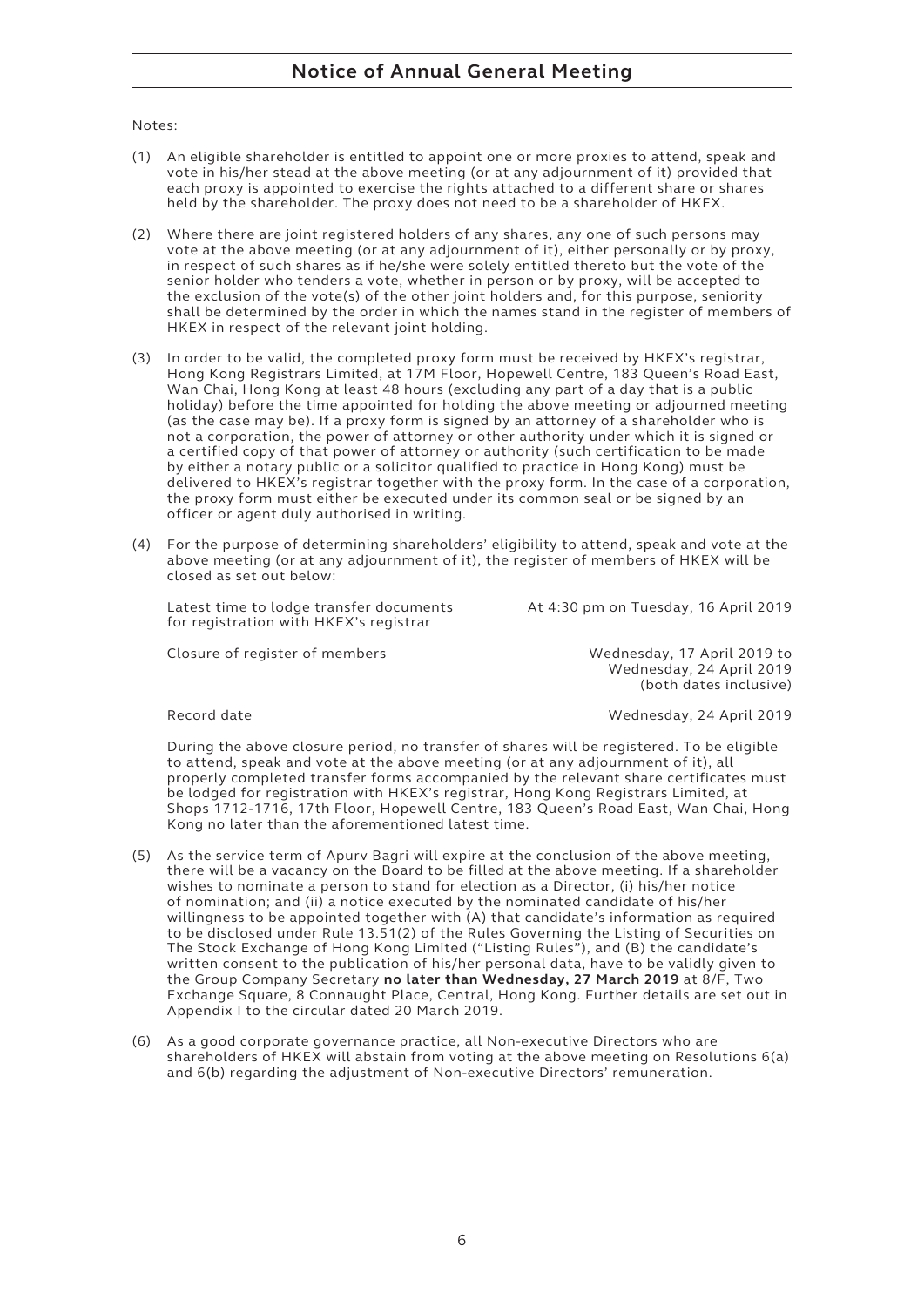# **Notice of Annual General Meeting**

- (7) Pursuant to Rule 13.39(4) of the Listing Rules, all resolutions set out in this notice will be decided by poll at the above meeting.
- (8) The registration for attending the above meeting will start at 3:30 pm on 24 April 2019.
- (9) The Chinese translation of this notice is for reference only, and in case of any inconsistency, the English version shall prevail.
- (10) If a Typhoon Signal No. 8 or above is hoisted or a Black Rainstorm Warning Signal is in force at or at any time after 12:00 noon on the date of the meeting, the meeting will be adjourned. HKEX will post an announcement on the HKEX Group website (www.hkexgroup.com) and the HKEXnews website (www.hkexnews.hk) to notify shareholders of the date, time and place of the adjourned meeting.

The meeting will be held as scheduled when an Amber or a Red Rainstorm Warning Signal is in force. Shareholders should decide on their own whether they would attend the meeting under bad weather conditions bearing in mind their own situations.

(11) If shareholders have any particular access request or special needs for participating in the above meeting, please contact HKEX's registrar, Hong Kong Registrars Limited (telephone: +852 2862 8555) on or before 16 April 2019.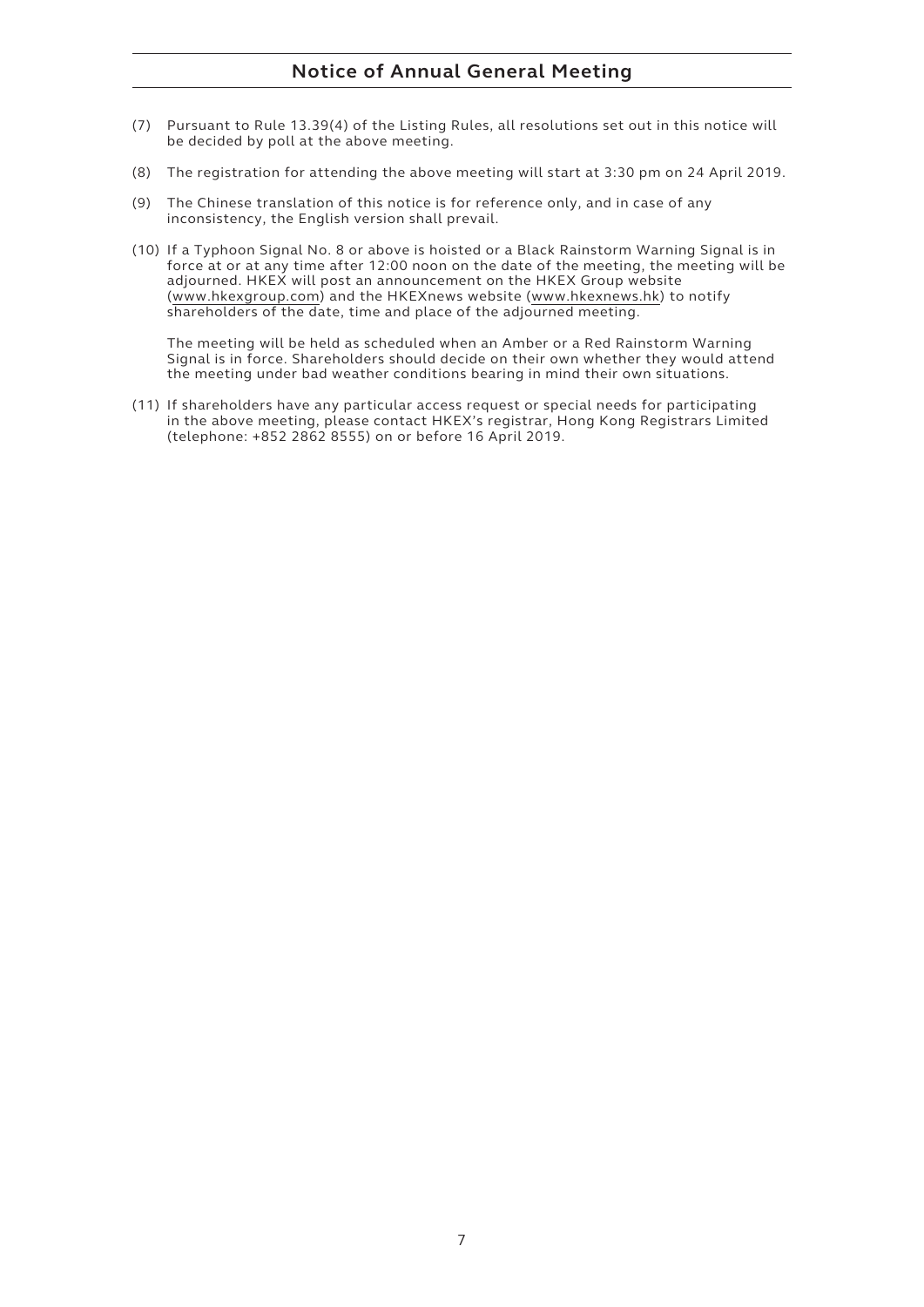### **RESOLUTION 1 – RECEIVING THE AUDITED FINANCIAL STATEMENTS**

The audited financial statements of HKEX for the year ended 31 December 2018 together with the Directors' Report, are set out in the 2018 Annual Report which are available in English and Chinese under the Investor Relations (Regulatory Disclosure – Regulatory Reports) section of the HKEX Group website (www.hkexgroup.com) and the HKEXnews website (www.hkexnews.hk).

The financial statements were audited by PricewaterhouseCoopers ("PwC") and reviewed by the Audit Committee. The reports of the Auditor and of the Audit Committee are set out respectively on pages 117 to 122, and pages 96 to 98 of the 2018 Annual Report.

### **RESOLUTION 2 – ELECTION OF DIRECTOR**

#### **Board of Directors**

The Board currently consists of 13 Directors including:

- (i) six Non-executive Directors who are Government Appointed Directors, namely Laura M Cha, Anita Fung, Rafael Gil-Tienda, Benjamin Hung, Margaret Leung and Stephen Yiu;
- (ii) six Non-executive Directors who are Elected Directors, namely Apurv Bagri, T C Chan, C H Cheah, Fred Hu, Hugo Leung and John Williamson; and
- (iii) the Chief Executive, Charles Li, as an ex-officio Director.

#### **Retiring Government Appointed Directors**

The service term of Anita Fung, Rafael Gil-Tienda, Margaret Leung and Stephen Yiu will expire at the conclusion of the AGM. Pursuant to Article 88(4) of the Articles of Association, all of them are eligible for re-appointment.

On 6 March 2019, the Hong Kong Government appointed Mary Ma and re-appointed Anita Fung, Rafael Gil-Tienda and Stephen Yiu as members of the Board, each for a term of approximately two years from the conclusion of the AGM until the end of the Company's annual general meeting to be held in 2021. Information relating to Ms Ma is set out in HKEX's announcement dated 6 March 2019. The Board thanks Margaret Leung, who will retire after the AGM, for her dedicated support and valuable contributions to the Board during the past six-year's service.

#### **Retiring Elected Director**

The service term of Apurv Bagri will expire at the conclusion of the AGM. Pursuant to Article 91(2) of the Articles of Association, Mr Bagri is eligible for re-appointment.

#### **Nomination Policy for Non-executive Directors**

Director tenure is regarded as integral to issues of board composition, succession planning, diversity and director's independence. In 2015, HKEX set a maximum tenure of 12 consecutive years for the Non-executive Directors to be eligible for nomination by the Board to stand for re-election by Shareholders. Since then, HKEX continues to keep abreast of the developments on director-tenure related issues and review international best practices and guidelines recommended by various advisory firms.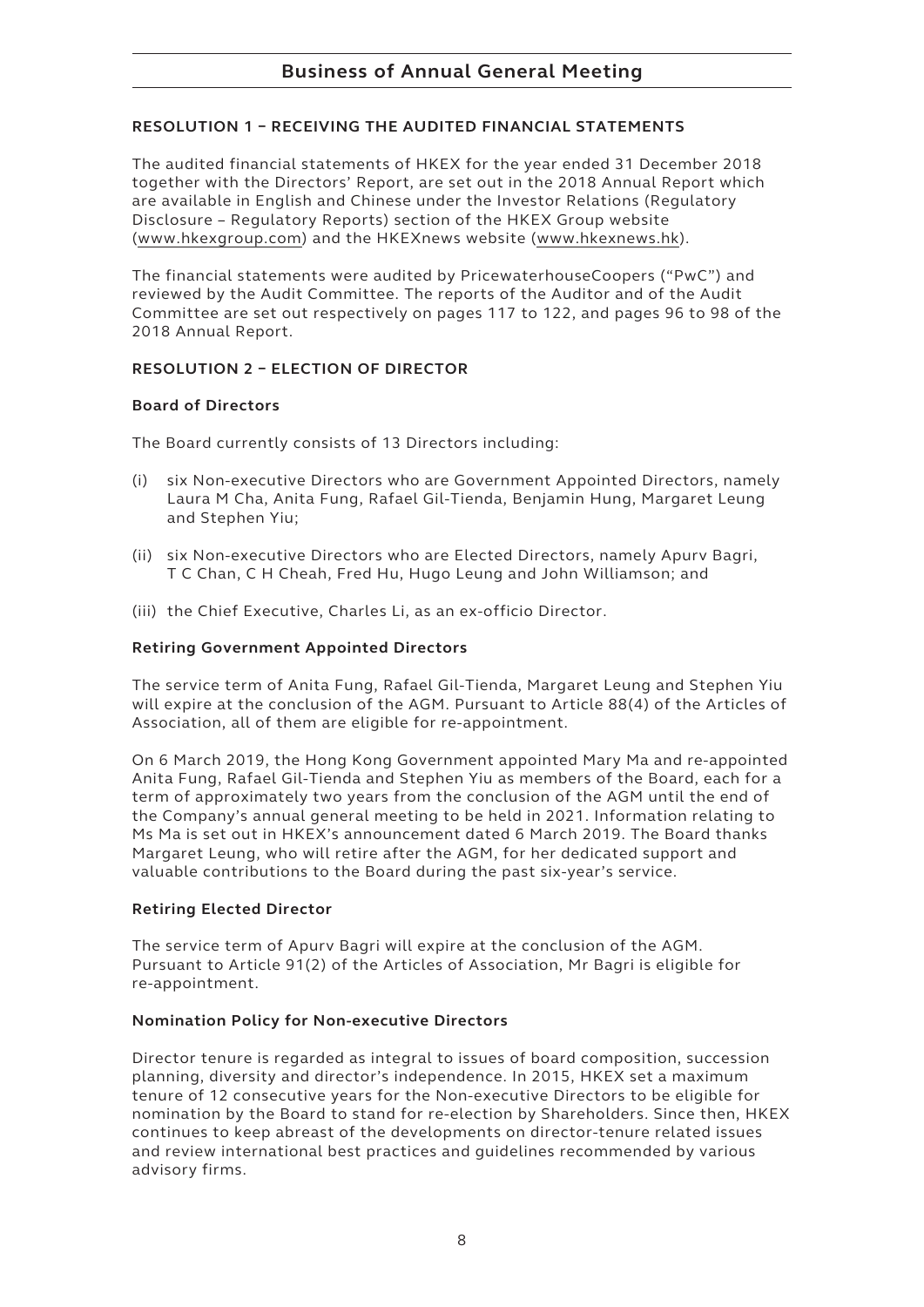To further enhance Board diversity while maintaining an appropriate balance between continuity of experience and Board refreshment, during 2018, the Nomination and Governance Committee ("NGC") endorsed, and the Board approved, amendments to the Nomination Policy by reducing the maximum tenure that Non-executive Directors are eligible for Shareholders' election from 12 consecutive years to nine consecutive years. For the avoidance of doubt, a Non-executive Director who has been serving on the Board for a period of nine consecutive years or more may continue to hold office until expiry of his/her current term; and the 9-year term will be applied equally should a retiring Government Appointed Director seek nomination by the Board.

### **Recommendation of the Nomination and Governance Committee**

On 26 February 2019, the NGC, having reviewed the Board's composition, and noted that, pursuant to the prevailing Nomination Policy, Apurv Bagri is eligible for nomination, nominated Apurv Bagri to the Board for it to recommend to Shareholders for re-election at the AGM. Mr Bagri, who is a member of the NGC, abstained from voting on the nomination when it was being considered.

The nomination was made in accordance with the Nomination Policy and took into account the diversity aspects (including without limitation, gender, age, cultural and educational background, ethnicity, professional experience, skills, knowledge and length of service), with due regard for the benefits of diversity, as set out under the Board Diversity Policy. The Nomination Policy and the Board Diversity Policy are available under the Corporate Governance section of the HKEX Group website (www.hkexgroup.com). The NGC also took into account Mr Bagri's vast experience in the non-ferrous metals futures trading business and his contributions to the Board. The NGC was satisfied with Mr Bagri's independence with reference to the criteria as set out in Rule 3.13 of the Listing Rules. Mr Bagri does not hold any cross-directorships or have any significant links with other Directors through involvement in other companies or bodies.

On 27 February 2019, the Board accepted NGC's nomination and recommended Mr Bagri to stand for re-election by Shareholders at the AGM. The Board considers that the re-election of Mr Bagri as Director is in the best interest of HKEX and Shareholders as a whole. Mr Bagri abstained from the discussion and voting at the Board meeting regarding his nomination.

Apurv Bagri has indicated his willingness to offer himself for re-election at the AGM. The resolution relating to the re-election of Mr Bagri will be proposed under item 2 of the notice of the AGM.

Information relating to Mr Bagri as required to be disclosed under Rule 13.51(2) of the Listing Rules is set out in Appendix I to this circular. Further information about the Board's composition and diversity (including Directors' gender, age, length of services and skill matrix), Directors' attendance record at Board/committee meetings, and the number of other public companies directorships held by Directors are disclosed in the Corporate Governance Report of the 2018 Annual Report.

Shareholders may, if thought fit, nominate other candidates to stand for election as Director at the AGM. Matters in relation to nomination by Shareholders, and a sample of resolution for determining which candidate to be elected where there are more than one candidate standing for election at the AGM are set out in Appendix I of this circular.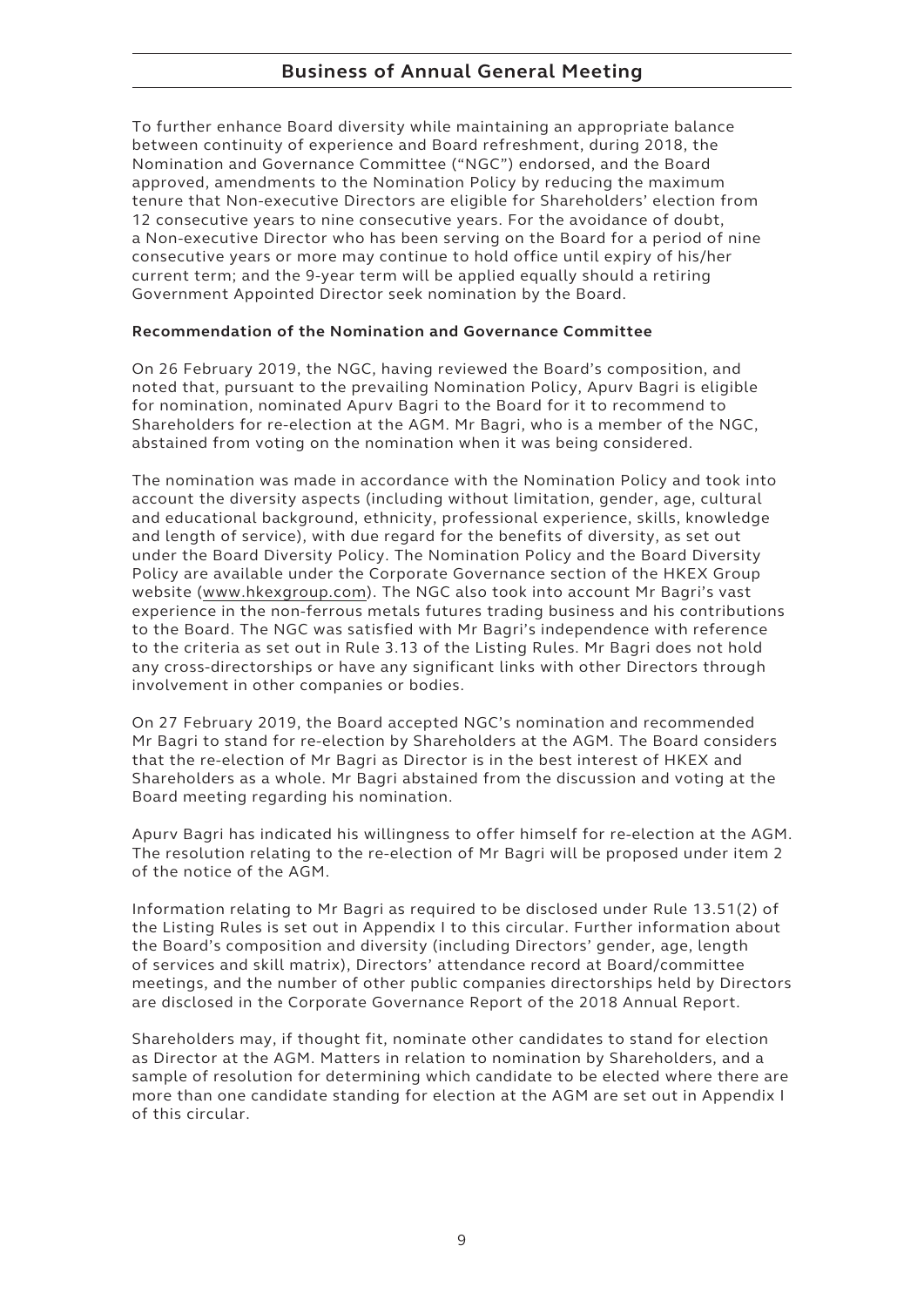#### **RESOLUTION 3 – RE-APPOINTMENT OF AUDITOR AND SETTING OF AUDITOR'S REMUNERATION**

For the year ended 31 December 2018, the external auditor's fees were approximately \$17 million (2017: \$19 million), of which about \$15 million (2017: \$14 million) was for audit services.

Besides approving its remuneration, the Audit Committee also reviewed the work of PwC, the external auditor, and was satisfied with its independence, objectivity, qualification, expertise, resources and the effectiveness of the audit process. Pursuant to HKEX's rotation policy, the engagement partner of the external auditor should be rotated every 5 years, and the last rotation was in 2017. Details of the Audit Committee's work, including without limitation, the assessment of the independence of PwC and audit effectiveness are set out in the Audit Committee Report of the 2018 Annual Report. The Audit Committee recommended to the Board, and the Board accepted, to recommend the re-appointment of PwC which has expressed its willingness to continue in office for the ensuing year.

The resolution under item 3 of the notice of the AGM is the proposed re-appointment of PwC as the auditor and authorising the Directors to fix the auditor's remuneration.

### **RESOLUTION 4 – GENERAL MANDATE TO BUY BACK SHARES**

Given the general mandate to buy back Shares granted by Shareholders at the last annual general meeting will lapse at the conclusion of the AGM, an ordinary resolution will be proposed at the AGM to grant to the Directors a general mandate to buy back Shares up to an aggregate number of Shares not exceeding 10% of the number of issued Shares at the date of the passing of the relevant resolution (subject to adjustment in the case of any conversion of any or all of the Shares into a larger or smaller number of Shares in accordance with section 170(2)(e) of the Companies Ordinance after the passing of the relevant resolution) ("Buy-back Mandate").

An explanatory statement, as required by the Listing Rules in connection with the Buy-back Mandate and also constituting the memorandum required under section 239(2) of the Companies Ordinance, is set out in Appendix II of this circular, which contains the information reasonably necessary to enable Shareholders to make an informed decision on whether or not to support the proposed resolution.

The Buy-back Mandate to be sought from Shareholders is in compliance with the Companies Ordinance and the Listing Rules.

Details of the proposed resolution on the Buy-back Mandate are set out in Resolution 4 of the notice of the AGM.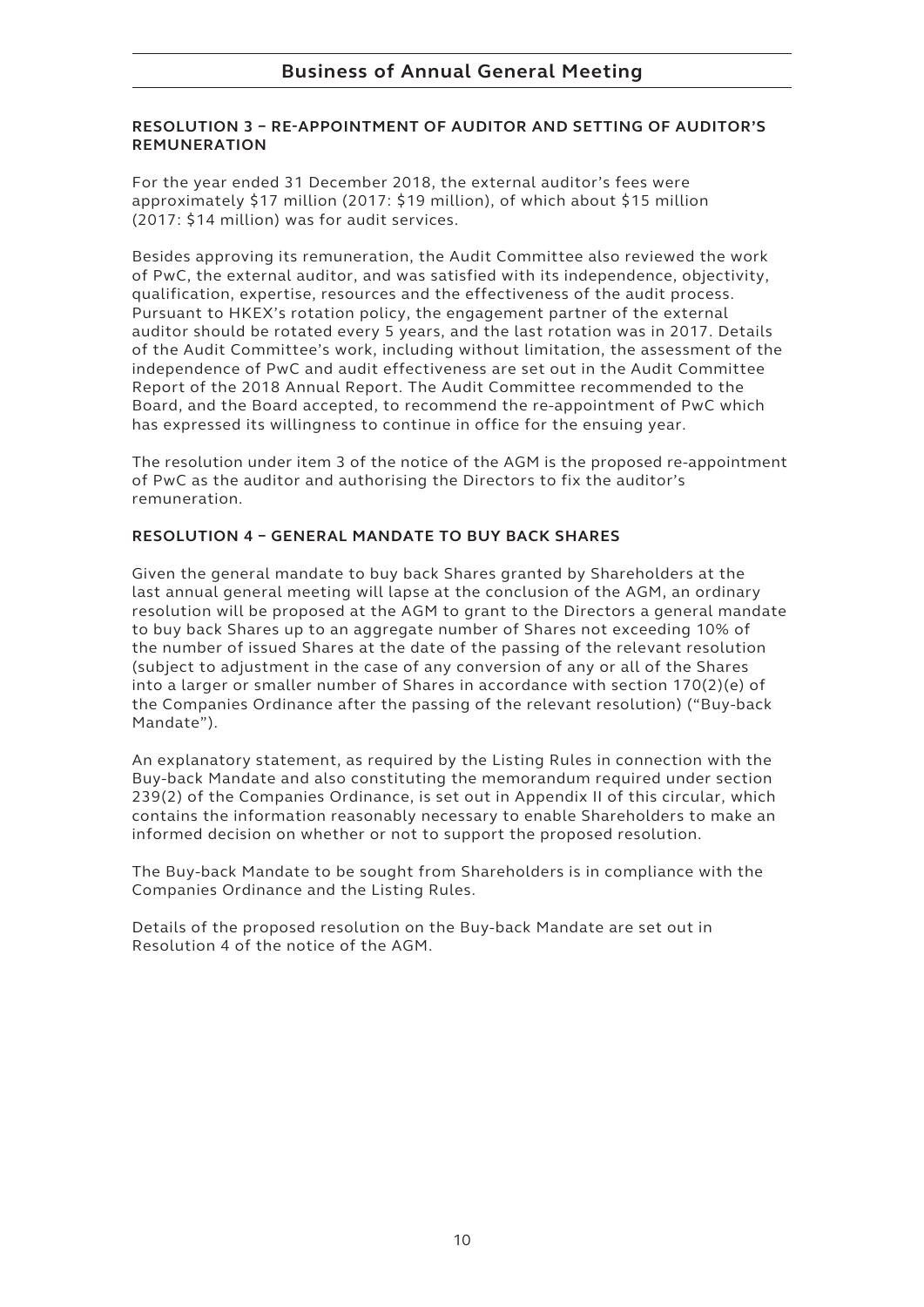### **RESOLUTION 5 – GENERAL MANDATE TO ISSUE SHARES**

Under sections 140 and 141 of the Companies Ordinance, directors of a company shall not, without shareholders' prior approval, exercise any power to allot shares in the company or to grant rights to subscribe for, or to convert any security into, shares in the company, unless the offer is made to all shareholders in proportion to their shareholdings or a general issue mandate has been approved by shareholders. Given the general mandate to issue Shares granted by Shareholders at the last annual general meeting will lapse at the conclusion of the AGM, it is proposed to renew the mandate at the AGM.

The proposed general mandate given to Directors to issue and allot Shares as set out in Resolution 5 would, among other things, give Directors greater flexibility to exclude any Shareholders from any scrip dividend arrangement where it would be necessary or expedient to do so on account of either: (i) the legal restrictions under the laws of the relevant place; or (ii) the requirements of the relevant regulatory body or stock exchange in that place.

The proposed mandate size proposed to be given pursuant to Resolution 5 is limited to, and does not exceed, 10% of the number of issued Shares (other than in respect of an Excluded Issue as defined in Resolution 5) at the date of passing the relevant resolution (subject to adjustment in the case of any conversion of any or all of the Shares into a larger or smaller number of Shares in accordance with section 170(2)(e) of the Companies Ordinance after the passing of the relevant resolution) ("Issue Mandate"). Any Shares to be allotted and issued (other than in respect of an Excluded Issue as defined in Resolution 5), whether for cash or otherwise, under the authority granted by the proposed Issue Mandate shall not be at a discount of more than 10% to the "benchmarked price" (as described in Rule 13.36(5) of the Listing Rules).

The purpose of the proposed Issue Mandate is to give the Directors flexibility to issue and allot Shares pursuant to (i) any scrip dividend arrangement and (ii) any capital raising need that may arise from time to time where the Directors believe it is in the best interests of Shareholders to do so.

HKEX has always believed in maintaining a strong balance sheet and maximum strategic flexibility bearing in mind the volatile market place and rapidly changing landscape in which it operates. It is the intention of the Board to keep the proposed Issue Mandate on a long-term basis to give HKEX the financial flexibility which it needs to grow its business and maximise shareholder value.

Details of the proposed resolution on the Issue Mandate are set out in Resolution 5 of the notice of the AGM.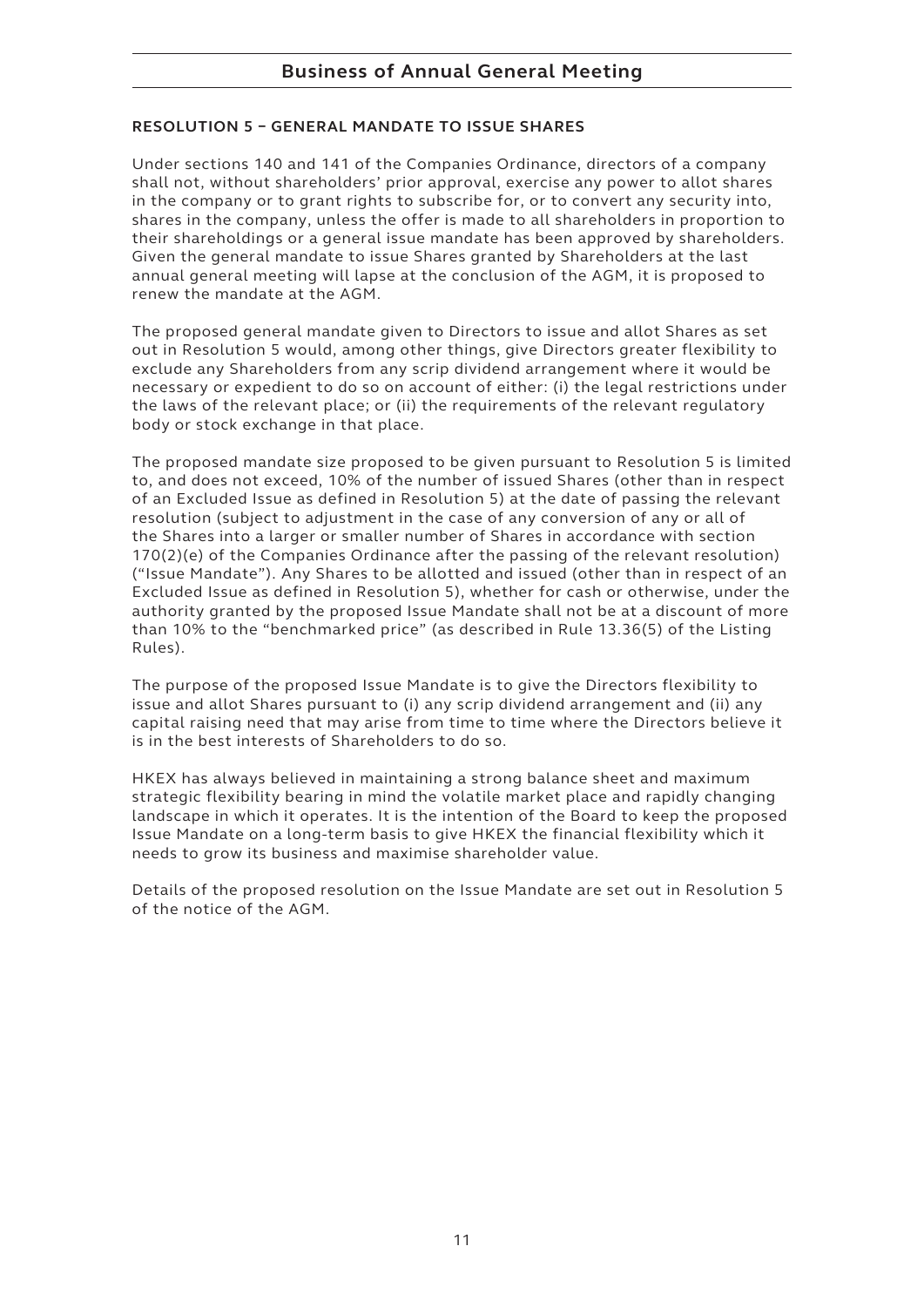#### **RESOLUTIONS 6(a) AND 6(b) – ADJUSTMENT OF NON-EXECUTIVE DIRECTORS' REMUNERATION**

Article 86(1) of the Articles of Association provides that the Directors' ordinary remuneration shall from time to time be determined by the Company in general meeting.

McLagan, a firm specialising in performance and rewards for financial services industry, was appointed by the Remuneration Committee to conduct an independent review of the non-executive directors' remuneration for HKEX and certain subsidiaries. The consultant conducted a detailed study of market practices on chairman's and non-executive directors' fees and included an updated benchmarking exercise covering listed exchanges as well as banks and constituent companies of the FTSE 100 Index and Hang Seng Index.

McLagan's analysis indicated that the current remuneration of the Non-executive Directors significantly lags behind that of HKEX's regional and international peers such as the Singapore Exchange, Australian Securities Exchange and London Stock Exchange Group. As HKEX consolidates its position as a world-class exchange, it would need to attract top-tier candidates to serve on its Board. Consistent with HKEX's growing international profile and expanding multi-asset class product range, it would be appropriate for HKEX to benchmark the level of remuneration of its Non-executive Directors against these comparator groups to ensure that it remains competitive in attracting globally qualified candidates as potential Nonexecutive Directors. McLagan also advised that factors specific to HKEX's position should be taken into account in the proposed fee review, including the following:

- The time commitment required of the Non-executive Directors has greatly increased due to the increased complexity and expanded breadth of HKEX's business. For example, 46 Board and committee meetings were held in 2018 with a total time spent of 78 hours, compared to 38 Board and committee meetings with a total time spent of 62 hours in 2017.
- Since May 2018, the HKEX Chairman has introduced new initiatives to enhance corporate governance, the Board's knowledge and HKEX's international profile, all of which require increased time commitment and participation of the Nonexecutive Directors. These include (i) holding pre-Board meetings and briefing sessions aimed at providing Non-executive Directors with opportunities to exchange views on Board agenda items; (ii) extending the one-day annual Board offsite to two days to dedicate more time for discussing and developing HKEX's strategic plans; (iii) organising regular Board knowledge sessions to enhance Non-executive Directors' knowledge of market trends relevant to HKEX's business; and (iv) establishing the International Advisory Council which meets with the Board at least twice a year to keep the Board abreast of global and economic issues that may have an impact on HKEX's strategic direction. For example, a total of 4 pre-Board meetings/briefing sessions and 5 Board knowledge sessions were held in 2018.
- • The responsibility of the Executive Committee, the Corporate Social Responsibility Committee, the Nomination and Governance Committee, and the Remuneration Committee were expanded following a comprehensive review of each of the Committees' terms of reference in 2018.
- HKEX's combined role as a market regulator with a public duty and a commercial entity increases the level of complexity of the Board's work which is unique in Hong Kong.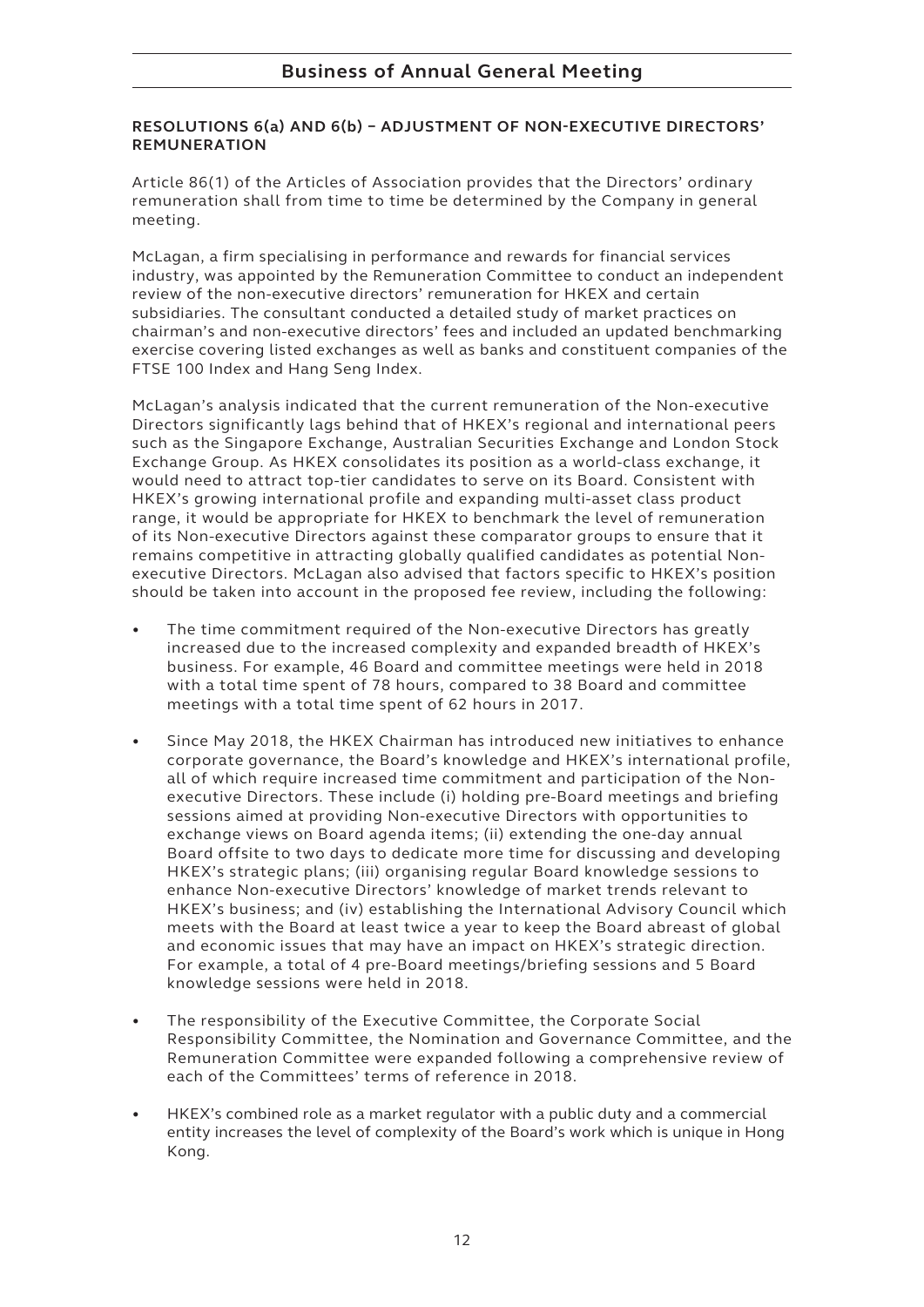# **Business of Annual General Meeting**

After considering the consultant's findings and analysis, the Remuneration Committee recommended, and the Board endorsed and proposed, changes to the remuneration of the Non-executive Directors of HKEX as set out below for Shareholders' approval at the AGM. For the avoidance of doubt, it is proposed that the current attendance fee for committee meetings be abolished.

|                                                     | <b>Proposed fee</b> |               |  |
|-----------------------------------------------------|---------------------|---------------|--|
|                                                     | for 2019/2020       | Current fee   |  |
|                                                     | onwards             | for 2018/2019 |  |
|                                                     | (5)                 | (5)           |  |
| The Board                                           |                     |               |  |
| - Chairman                                          | 3,300,000           | 2,190,000     |  |
| - Other Non-executive Director                      | 850,000             | 730,000       |  |
| Audit Committee                                     |                     |               |  |
| - Chairman                                          | 250,000             | 200,000       |  |
| - Other member                                      | 160,000             | 120,000       |  |
| - Attendance fee per meeting                        | Nil                 | 3,000         |  |
| Executive Committee, Investment Advisory Committee, |                     |               |  |
| Remuneration Committee and Risk Committee           |                     |               |  |
| - Chairman                                          | 250,000             | 180,000       |  |
| - Other member                                      | 160,000             | 120,000       |  |
| - Attendance fee per meeting                        | Nil                 | 3,000         |  |
| Corporate Social Responsibility Committee, and      |                     |               |  |
| Nomination and Governance Committee                 |                     |               |  |
| - Chairman                                          | 200,000             | Nil           |  |
| - Other member                                      | 160,000             | Nil           |  |
|                                                     |                     |               |  |

The proposed increases serve to make the Non-executive Directors' remuneration more competitive for retention and recruitment purposes and also to reflect differentiation in time commitment and workload of the committee members.

None of the Board members participated in the decision on his or her remuneration. The composition and terms of reference of the Board and the Board committees are available under About HKEX (Organisation) section of the HKEX Group website (www.hkexgroup.com). Information about the attendance record of and time spent by the Non-executive Directors on various Board committees is disclosed in the Corporate Governance Report of the 2018 Annual Report.

Details of the proposed resolutions on the adjustment of the remuneration of Non-executive Directors are set out in Resolutions 6(a) and 6(b) of the notice of the AGM. If the proposed resolutions are approved by Shareholders at the AGM, they will remain in effect until otherwise determined in a general meeting.

As a good corporate governance practice, all Non-executive Directors who are Shareholders will abstain from voting on the proposed resolutions relating to their remuneration at the AGM.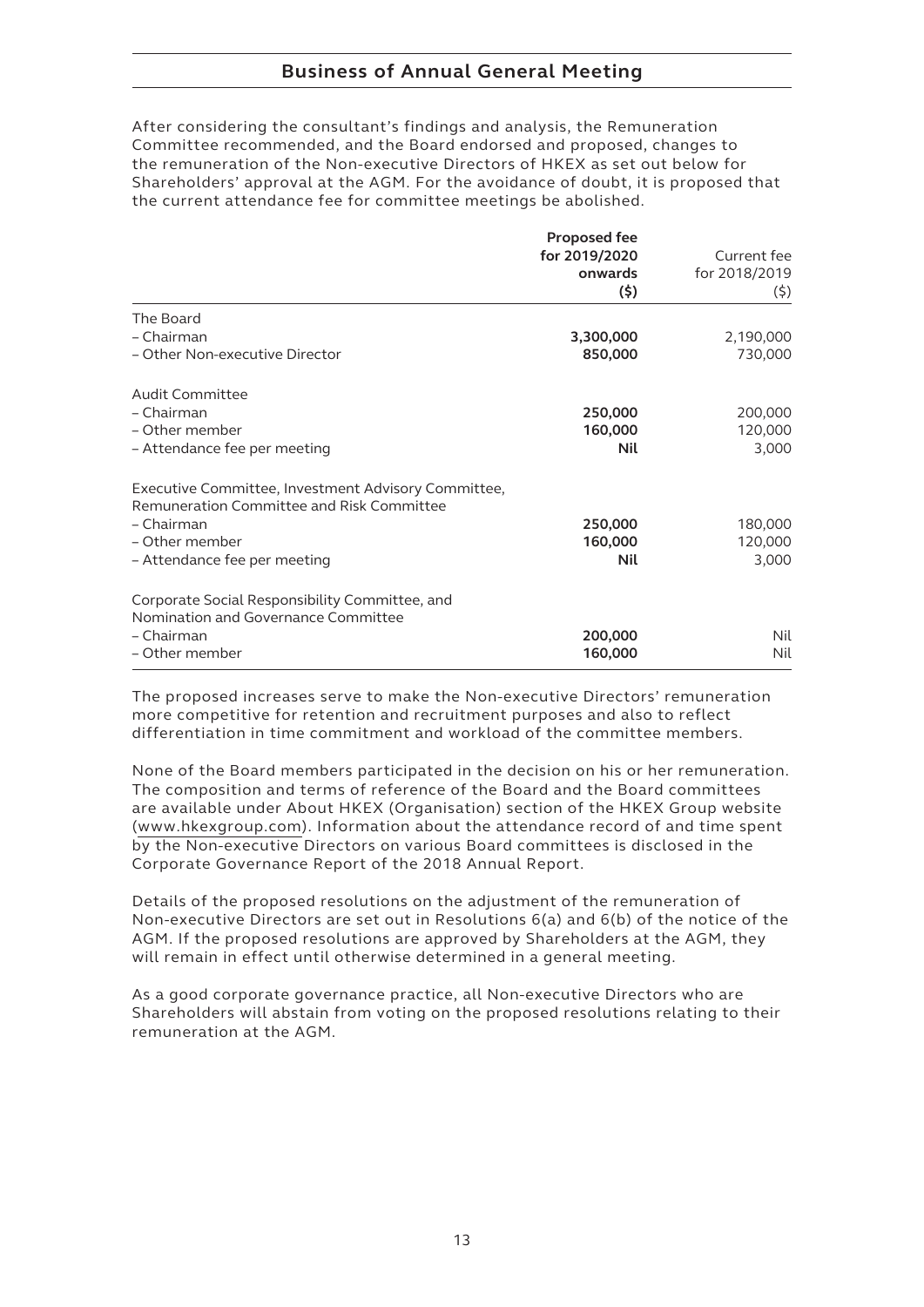#### **PARTICULARS OF THE CANDIDATE**

Information relating to Apurv Bagri, the incumbent Director standing for re-election at the AGM, is set out below:

#### **Apurv BAGRI**

Independent Non-executive Director (aged 59)

| Director since                                                                                                                                                                                                                                                                                                                                                                                                                                                                                                     | Board/committee/panel memberships<br>held with the Group                                                                                                                 | <b>Meetings</b><br>attended/held in 2018 | Remuneration<br>for 2018<br>(5) |  |
|--------------------------------------------------------------------------------------------------------------------------------------------------------------------------------------------------------------------------------------------------------------------------------------------------------------------------------------------------------------------------------------------------------------------------------------------------------------------------------------------------------------------|--------------------------------------------------------------------------------------------------------------------------------------------------------------------------|------------------------------------------|---------------------------------|--|
| 28 April 2016                                                                                                                                                                                                                                                                                                                                                                                                                                                                                                      | <b>HKEX</b><br>• Board<br>Nomination and Governance Committee<br>Project Oversight Committee <sup>1</sup>                                                                | 9/9<br>2/4<br>2/2                        | 722,500<br>93,806<br>816,306    |  |
| Dissolved upon the pilot launch of the Qianhai Mercantile Exchange Co., Ltd. business in October 2018<br>Interests in Shares within the meaning of Part XV of the SFO<br>as at the Latest Practicable Date (no. of Shares)                                                                                                                                                                                                                                                                                         |                                                                                                                                                                          |                                          |                                 |  |
| Other major<br>International Wrought Copper Council – director (2013~)<br>offices<br>Metdist Group of Companies, London – president and chief executive officer (1980~)<br><b>Public service</b><br>Higher Education Funding Council for England – board member (2014~)<br>London Business School – chairman of governing body (2014~)<br>Royal Parks Board, England - chairman (2008~)<br>Dubai Financial Services Authority - director (2004~)<br>Crown Estate Paving Commission, England - commissioner (1996~) |                                                                                                                                                                          |                                          |                                 |  |
| Qualifications                                                                                                                                                                                                                                                                                                                                                                                                                                                                                                     | • Bachelor of Science in Business Administration (Cass Business School, City University<br>London, UK)<br>Doctor of Science (Honoris Cause) (City University London, UK) |                                          |                                 |  |

Mr Bagri is not related to any other Directors, senior management, substantial Shareholders or controlling Shareholders (as defined in the Listing Rules) of HKEX, and does not have any service contract with any member of the Group. Mr Bagri, if re-elected, will be appointed as a Director with effect from the conclusion of the AGM for a term of not more than approximately three years expiring at the conclusion of the Company's annual general meeting to be held in 2022.

The current remuneration of Non-executive Directors for their service on the Board and, where applicable, on certain of its committees is set out below.

|                                                     | (5)       |
|-----------------------------------------------------|-----------|
| The Board                                           |           |
| - Chairman                                          | 2,190,000 |
| - Other Non-executive Director                      | 730,000   |
| Audit Committee                                     |           |
| - Chairman                                          | 200,000   |
| – Other member                                      | 120,000   |
| – Attendance fee per meeting                        | 3,000     |
| Executive Committee, Investment Advisory Committee, |           |
| Remuneration Committee and Risk Committee           |           |
| - Chairman                                          | 180,000   |
| – Other member                                      | 120,000   |
| – Attendance fee per meeting                        | 3,000     |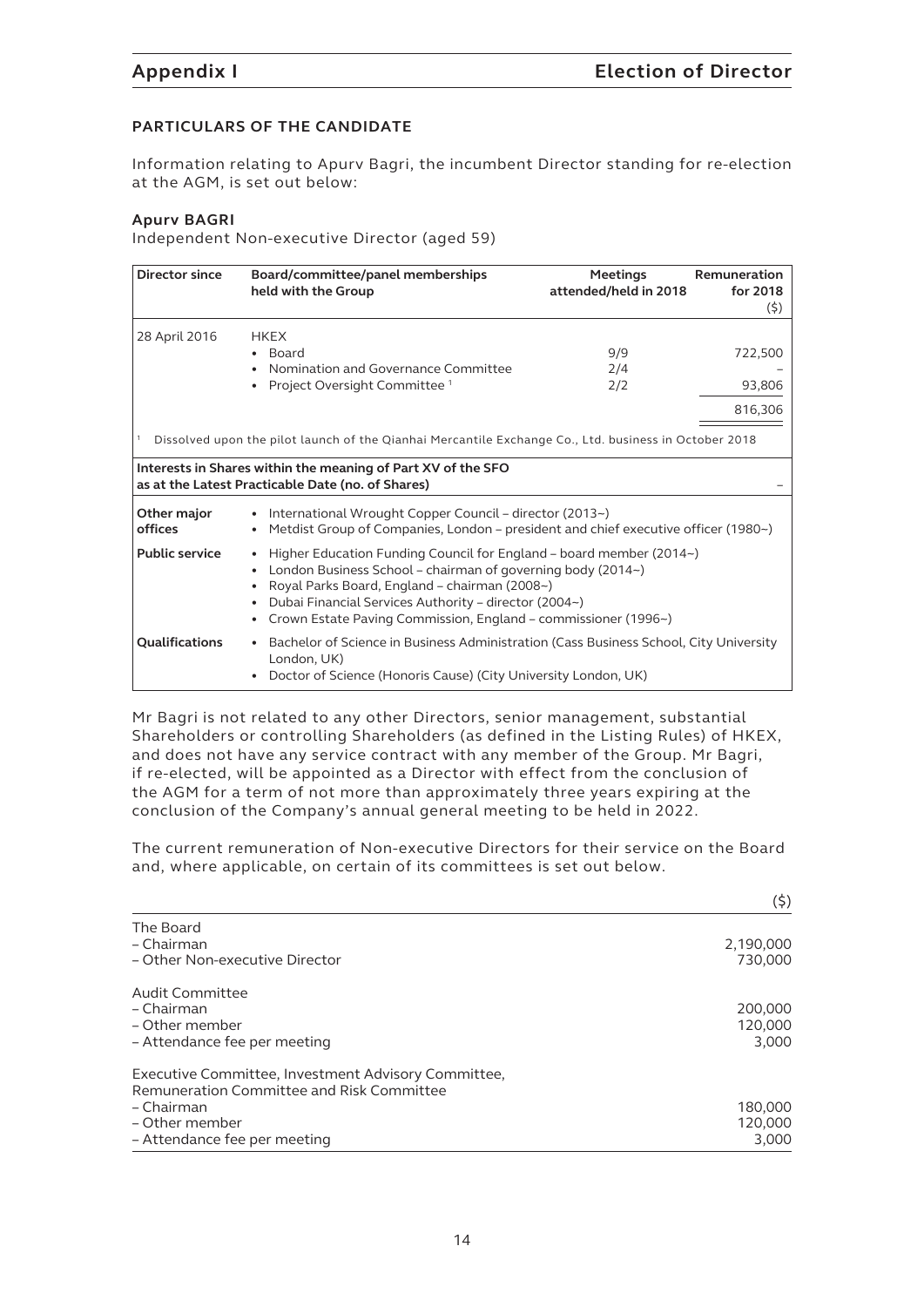The remuneration is payable to Non-executive Directors for service rendered by each of them for the period between the conclusion of each annual general meeting and the conclusion of the annual general meeting to be held in the immediately following year until Shareholders otherwise determine, provided that such remuneration be payable in proportion to the period of service in the case of a Non-executive Director who has not served the entire period.

Subject to Shareholders' approval at the AGM, the remuneration of Non-executive Directors would be revised in accordance with the proposed Resolutions 6(a) and 6(b) as set out in the notice of the AGM.

Save for the information disclosed above, Mr Bagri confirmed that there is no other information required to be disclosed pursuant to Rule 13.51(2) of the Listing Rules, and HKEX is not aware of any other matters in relation to his standing for re-election as Director that need to be brought to Shareholders' attention.

### **NOMINATION BY SHAREHOLDERS**

#### **Nomination Period**

Shareholders are invited to elect a Director at the AGM to fill the vacancy available following the retirement of Apurv Bagri. The newly elected Director at the AGM will have a term of not more than approximately three years expiring at the conclusion of the Company's annual general meeting to be held in 2022.

Article 88(3) of the Articles of Association provides that no person (other than a Director retiring in accordance with the Articles of Association) shall be appointed or re-appointed as a Director at any general meeting unless:

- (a) he/she is recommended by the Directors; or
- (b) he/she is nominated by notice in writing by a member (other than the person to be proposed) entitled to attend and vote at the meeting, and such notice of nomination shall be given to the Company Secretary within the seven-day period commencing the day after the despatch of the notice of the meeting (or such other period, being a period of not less than seven days, commencing no earlier than the day after the despatch of the notice of such meeting and ending no later than seven days prior to the date appointed for such meeting, as may be determined by the Directors from time to time). The notice of nomination shall be accompanied by a notice signed by the proposed candidate indicating his/her willingness to be appointed or re-appointed.

If Shareholder wishes to nominate a person to stand for election as a Director, the following documents must be validly given to the Group Company Secretary **no later than Wednesday, 27 March 2019** at 8/F, Two Exchange Square, 8 Connaught Place, Central, Hong Kong, namely (i) his/her notice of nomination; and (ii) a notice executed by the nominated candidate of his/her willingness to be appointed together with (A) that candidate's information as required to be disclosed under Rule 13.51(2) of the Listing Rules and such other information, as set out in the below heading "Required Information of the Candidate(s) Nominated by Shareholders", and (B) the candidate's written consent to the publication of his/her personal data. The relevant Shareholder(s) and the nominated candidate(s) are recommended to read the Personal Information Collection Statement set out on page 18.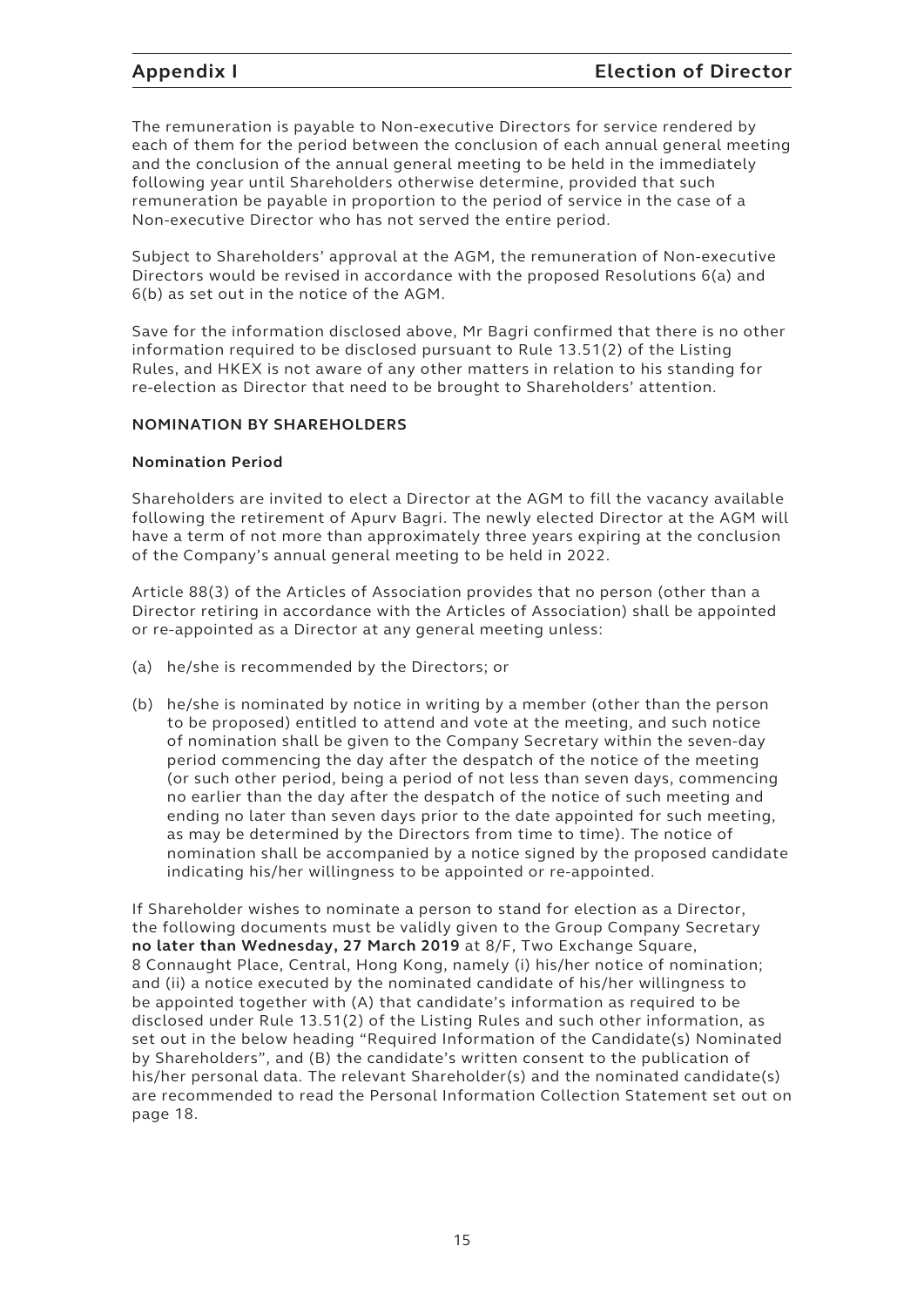Upon receiving a valid nomination, a supplemental circular containing information of the candidate(s) proposed by Shareholder(s) will be despatched to Shareholders as soon as practicable on or about Wednesday, 3 April 2019.

#### **Required Information of the Candidate(s) Nominated by Shareholders**

In order to enable Shareholders to make an informed decision on their election of Director, the above described notice of nomination by a Shareholder should be accompanied by the following information of the nominated candidate(s):

- (a) full name (including any former name(s) and alias(es)) and age;
- (b) positions held with HKEX and/or other members of the Group (if any);
- (c) experience including (i) directorships held in the past three years in public companies, the securities of which are listed on any securities market in Hong Kong or overseas, and (ii) other major appointments and professional qualifications;
- (d) current employment and such other information (which may include business experience and academic qualifications) of which Shareholders should be aware, pertaining to the ability or integrity of the candidate;
- (e) length or proposed length of service with HKEX;
- (f) relationships with any Directors, senior management, substantial Shareholders or controlling Shareholders (as defined in the Listing Rules) of HKEX, or an appropriate negative statement;
- (g) interests in Shares within the meaning of Part XV of the SFO, or an appropriate negative statement;
- (h) a declaration made by the nominated candidate in respect of the information required to be disclosed pursuant to Rule 13.51(2)(h) to (w) of the Listing Rules, or an appropriate negative statement to that effect where there is no information to be disclosed pursuant to any of such requirements nor any other matters relating to that nominated candidate's standing for election as a Director that should be brought to Shareholders' attention;
- (i) a statement made by the nominated candidate as to whether he/she meets the independence criteria as set out under Rule 3.13 of the Listing Rules. When determining the nominated candidate's independence under Rule 3.13 of the Listing Rules, the same factors should also apply to the candidate's immediate family members. "Immediate family member" is defined under Rule 14A.12(1)(a) of the Listing Rules; and
- (j) contact details.

The Shareholder proposing the candidate will be required to read out aloud the proposed resolution, as set out under "Resolutions and Voting" below, at the AGM. Each nominated candidate may provide us with a statement of approximately 250 words to explain his/her reasons for seeking election as a Director for inclusion in the supplemental circular for the Shareholders' information.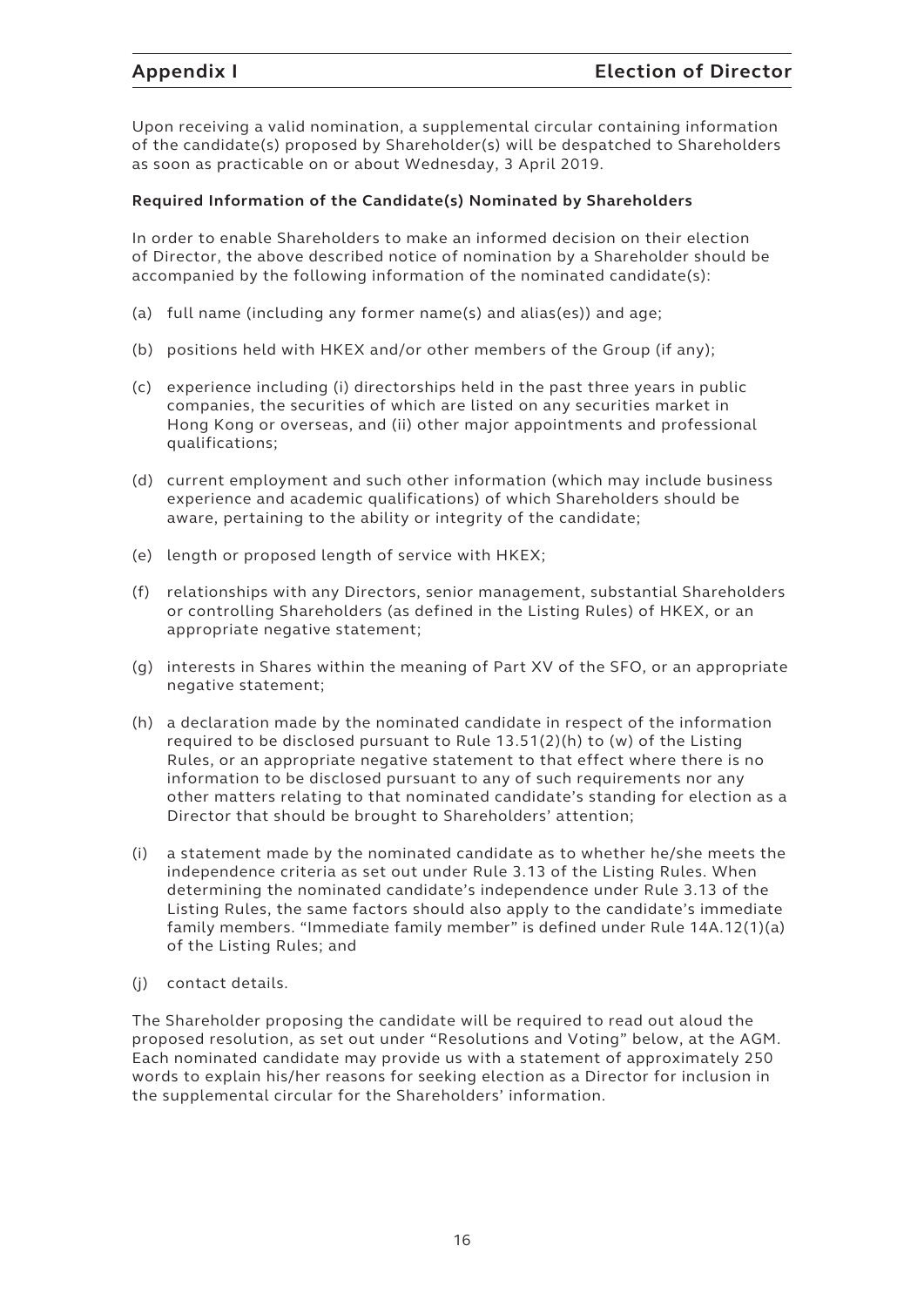#### **RESOLUTIONS AND VOTING**

As the number of Elected Directors on the Board is restricted to six persons under the Articles of Association, HKEX must adopt a method to determine which candidates would be appointed as Elected Directors where the number of Elected Director candidates exceeds the number of Elected Director vacancies. Since 2017, HKEX has adopted a "gross-vote" method to determine which candidates would be appointed as Elected Directors, where the number of Elected Director candidates exceeds the number of Elected Director vacancies.

Provided that a candidate receives over 50% of votes cast in favour of him/her, the 'gross-vote' method would fill Elected Director vacancies from those candidates receiving the highest number of votes in favour, to those with successively lower number of votes in favour until all the Elected Director vacancies are filled. In the event of a tie of the number of votes received in favour between two or more candidates, the ranking of the relevant candidates will be determined by the drawing of lots by the chairman of the meeting.

HKEX considers that the 'gross-vote' method for determining which Elected Director candidates would be appointed to the Board will be more easily understood by its Shareholders, while still ensuring that the overall will of the Shareholders at the AGM in relation to the election of Directors is determined on a fair and objective basis.

As the service term of Apurv Bagri will expire at the conclusion of the AGM, there will be a vacancy on the Board to be filled at the AGM. If there is more than one candidate standing for election at the AGM, each resolution proposing that a candidate be appointed as a Director will provide for a method to determine which candidate shall be elected as Director as follows:

"**THAT** subject to the number of votes cast in favour of this resolution being among the highest number of votes cast in favour on each of the resolutions for the appointment of a person as a director of the Company at the annual general meeting to be held on 24 April 2019 or on the date of its adjournment (where applicable), [name of candidate] be and is hereby appointed as a director of the Company with effect from the conclusion of the 2019 annual general meeting for a term of approximately three years expiring at the conclusion of the Company's annual general meeting to be held in 2022, provided that if any two or more of such resolutions record the same number of votes cast in favour of them (the "Tied Resolutions"), the ranking of the Tied Resolutions from highest to lowest number of votes cast in favour shall be determined by the drawing of lots by the chairman of the meeting."

**If a resolution is passed (ie, it has been carried by the majority of the votes cast in favour of it), the candidate who is the subject of that resolution will be eligible to be elected as Director. On the other hand, if a resolution is not passed, the candidate who is the subject of that resolution will not be eligible to be elected as Director. If there is no resolution passed, the Board may, pursuant to Article 90 of the Articles of Association, appoint any person to fill the relevant vacancy.**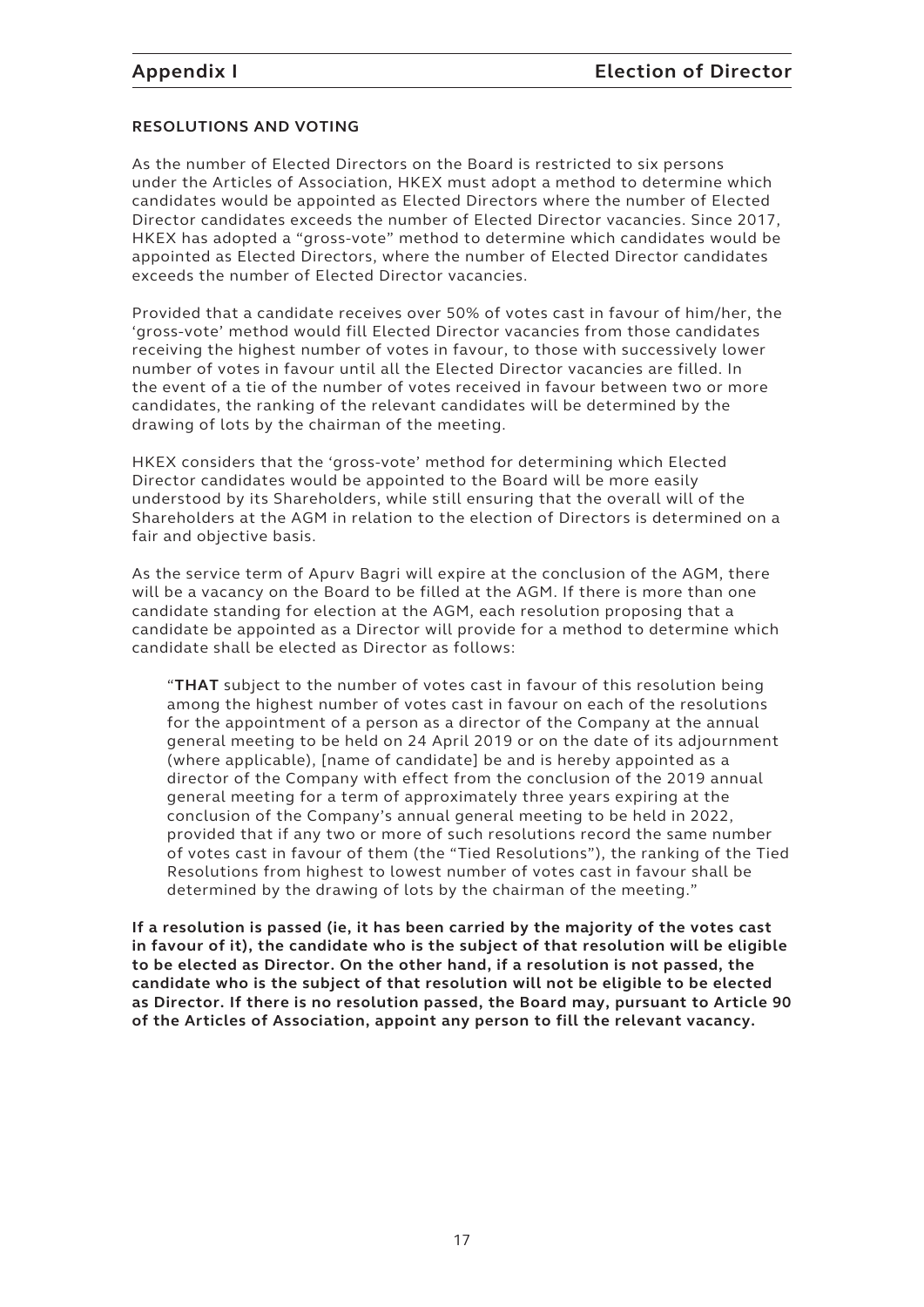**Assuming a resolution is passed by the majority of the votes cast in favour of it, the candidate who is the subject of that resolution will be elected to the Board if the number of votes cast in favour of his/her resolution is passed in terms of the highest number of votes cast in favour. In the event there is a tie in terms of votes cast in favour for two or more resolutions, the ranking of the Tied Resolutions from highest to lowest number of votes cast in favour shall be determined by the drawing of lots by the chairman of the meeting.**

**Therefore, if you wish to support a particular candidate, you should vote in favour of his/her resolution. If you do not wish to support a candidate, you may vote against his/her resolution or abstain from voting.**

#### **PERSONAL INFORMATION COLLECTION STATEMENT**

"Personal Data" in these statements has the same meaning as "personal data" in the Personal Data (Privacy) Ordinance, Chapter 486 of the Laws of Hong Kong ("PDPO").

The supply of the nominated candidate's Personal Data to HKEX is on a voluntary basis. Failure to provide sufficient information may result in HKEX being unable to process the Shareholder's nomination of a person to stand for election as a Director at the AGM.

The nominated candidate's Personal Data will be disclosed in a supplemental circular to be despatched to Shareholders and may be disclosed or transferred by HKEX to its subsidiaries, its share registrar, and/or other companies or bodies for any of the stated purposes, and retained for such period as may be necessary for HKEX's verification and record purposes.

The nominated candidate has the right to request access to and/or correction of his/her Personal Data in accordance with the provisions of the PDPO. Any such request for access to and/or correction of the nominated candidate's Personal Data should be in writing to HKEX's Group Company Secretary at 8/F, Two Exchange Square, 8 Connaught Place, Central, Hong Kong.

Please refer to HKEX's Privacy Policy Statement which is available on the HKEX Group website (www.hkexgroup.com) for further details.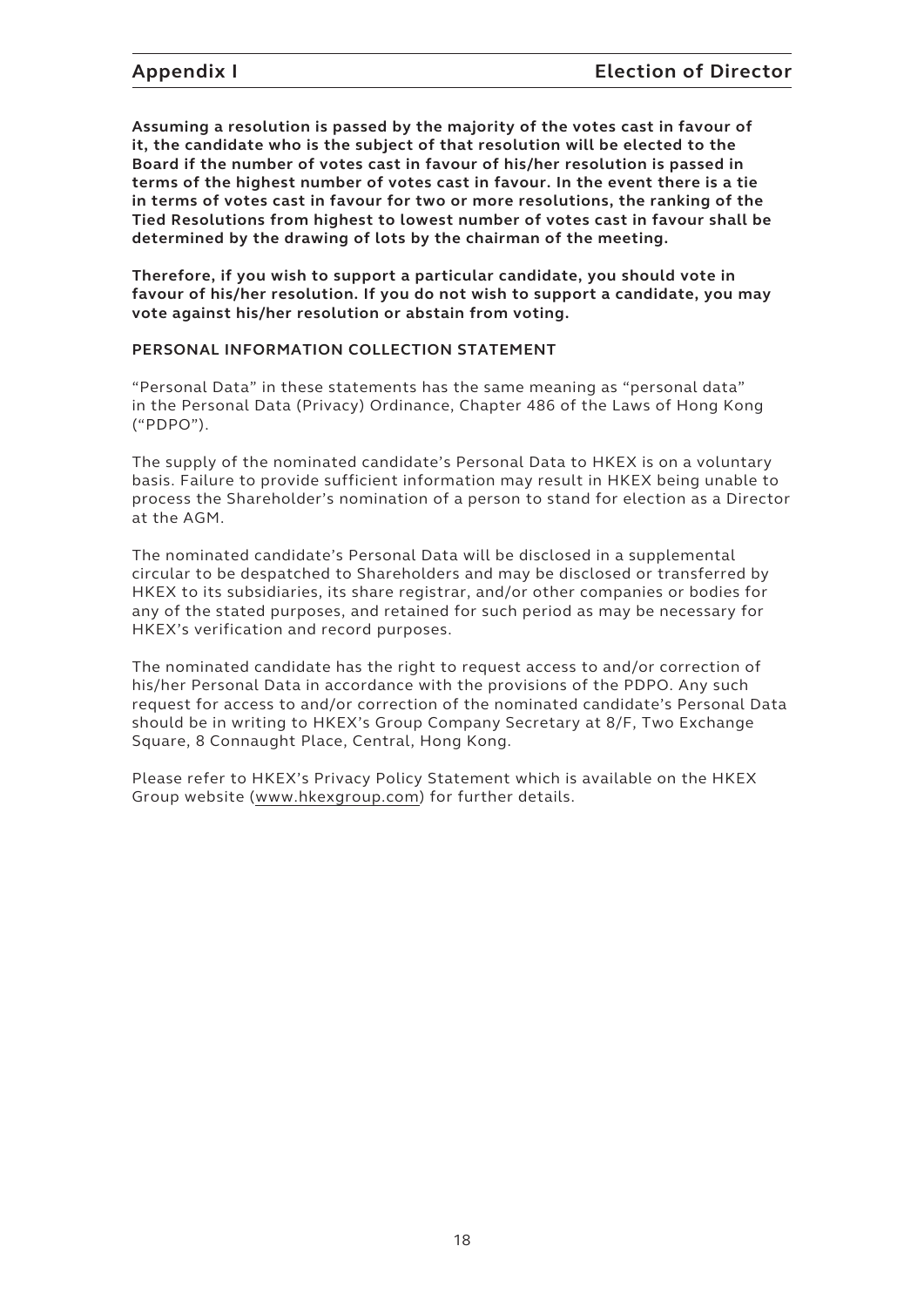This Appendix serves as an explanatory statement required to be sent to Shareholders under the Listing Rules in connection with the proposed Buy-back Mandate and also constitutes the memorandum required under section 239(2) of the Companies Ordinance.

#### **1. THE LISTING RULES**

The Listing Rules permit a company with a primary listing on the Stock Exchange to buy back its shares on the Stock Exchange subject to certain restrictions, the most important of which are summarised below:

### **(a) Shareholders' Approval**

The Listing Rules provide that all proposed share buy-backs by a company with a primary listing on the Stock Exchange must be approved in advance by an ordinary resolution, either by way of a general mandate or by specific approval of a particular transaction.

Such authority may only continue in force during the period from the passing of the resolution until the earlier of: (i) the conclusion of the next annual general meeting of the company; (ii) the expiry of the period within which the next annual general meeting of the company is required by law to be held; and (iii) the passing of an ordinary resolution by shareholders in general meeting of the company revoking or varying such mandate.

### **(b) Source of Funds**

Share buy-backs must be funded out of funds legally available for such purpose. A listed company may not buy back its own shares on the Stock Exchange for a consideration other than cash or for settlement otherwise than in accordance with the trading rules of the Stock Exchange.

#### **(c) Trading Restrictions**

The shares proposed to be bought back by a company must be fully paid up. A maximum of 10% of the number of issued shares of a company as at the date of resolution passed on the grant of a buy-back mandate may be bought back on the Stock Exchange. A company may not issue or announce an issue of new shares for a period of 30 days immediately following a buy-back (other than an issue of shares pursuant to an exercise of share options or similar instruments requiring the company to issue shares which were outstanding prior to such share buy-back) without the Stock Exchange's prior approval (or in the case of HKEX, the SFC). In addition, a company shall not buy back its own shares on the Stock Exchange if the purchase price is higher by 5% or more than the average closing market price for the 5 preceding trading days on which its shares were traded on the Stock Exchange. The Listing Rules also prohibit a company from buying back its own shares on the Stock Exchange if the buy-back would result in the number of that company's listed shares which are in the hands of the public falling below the relevant prescribed minimum percentage under the Listing Rules.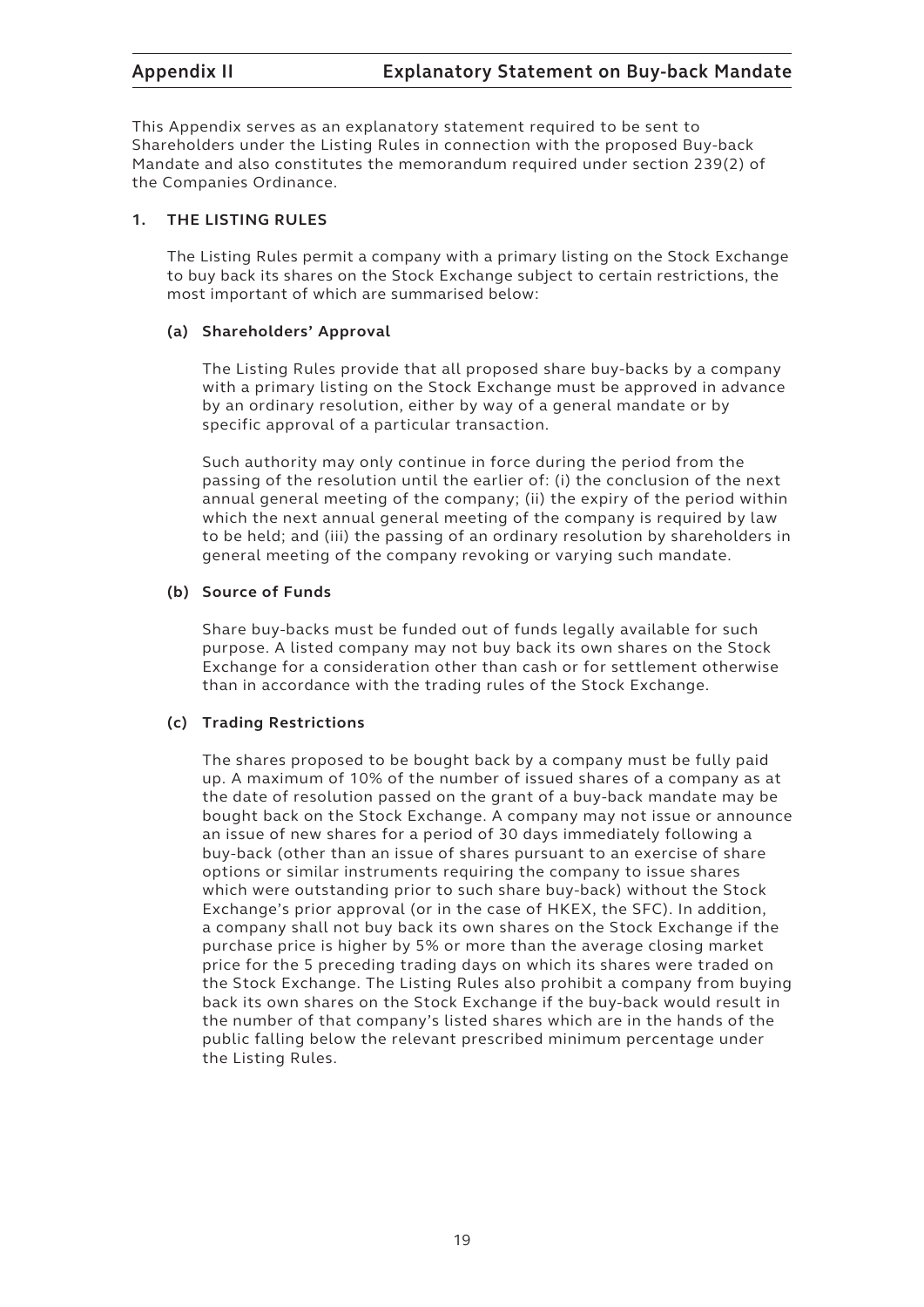#### **(d) Status of Shares Bought Back**

The Listing Rules provide that the listing of all shares bought back is automatically cancelled and that the certificates for those shares must be cancelled and destroyed.

#### **(e) Suspension of Buy-backs**

The Listing Rules prohibit any share buy-backs at any time after inside information has come to a company's knowledge until the information is made publicly available. In particular, a company may not buy back its own shares on the Stock Exchange, unless the circumstances are exceptional, during the period of one month immediately preceding the earlier of (i) the date of the board meeting for the approval of the company's results for any year, half-year, quarterly or any other interim period and (ii) the deadline for the company to publish an announcement of its results for any year or half-year under the Listing Rules, or quarterly or any other interim period, and ending on the date of the results announcement. In addition, the Stock Exchange (or in the case of HKEX, the SFC) reserves the right to prohibit a company from buying back its own shares on the Stock Exchange if the Stock Exchange considers that the company has committed a breach of the Listing Rules.

### **(f) Reporting Requirements**

Under the Listing Rules, information on share buy-backs on the Stock Exchange or otherwise must be submitted for publication to the Stock Exchange by not later than 8:30 am on the following business day. In addition, a company's annual report is required to disclose details regarding buy-backs made during the year including the number of shares bought back each month, the buy-back price for each such shares or the highest and lowest price paid for each buy-back where relevant, and the aggregate price paid for such buy-backs and the reasons of the directors of the company for making such buy-backs.

A company shall procure that any broker appointed by the company to effect the share buy-backs shall disclose to the Stock Exchange (or in the case of HKEX, the SFC) such information with respect to buy-backs made on behalf of that company as the Stock Exchange (or in the case of HKEX, the SFC) may request.

### **(g) Connected Parties**

The Listing Rules prohibit a company from knowingly buying back shares on the Stock Exchange from a "core connected person", that is, a director, chief executive or substantial shareholder of the company or any of its subsidiaries or their respective close associates (as defined in the Listing Rules) and a core connected person is prohibited from knowingly selling his shares in the company back to the company. No core connected person (as defined in the Listing Rules) of HKEX has notified HKEX that he has a present intention to sell Shares to HKEX, or has undertaken not to do so, if the Buy-back Mandate is exercised.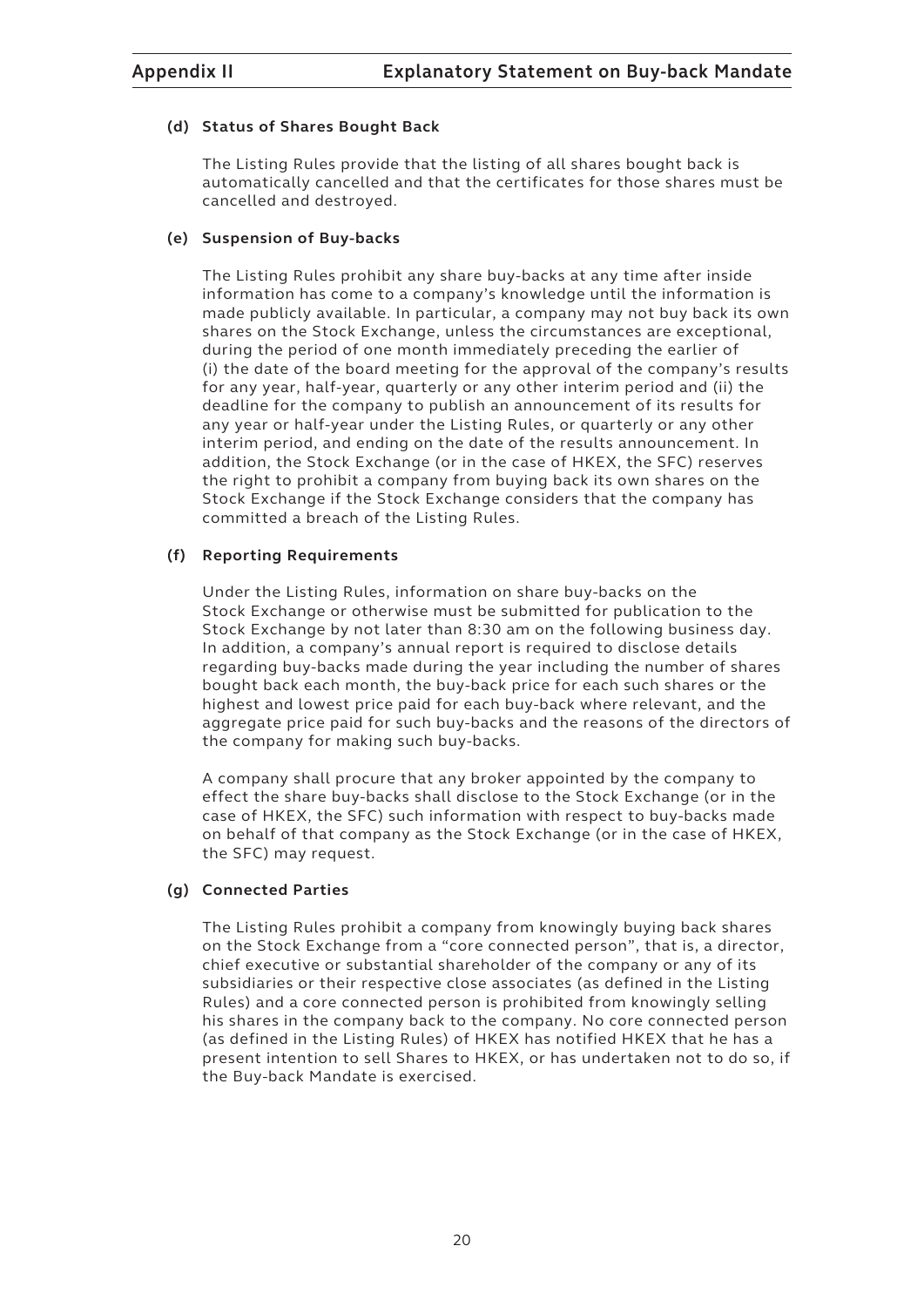### **2. SHARE CAPITAL**

As at the Latest Practicable Date, the total number of Shares in issue was 1,250,632,060 Shares. Subject to the passing of the ordinary resolution approving the Buy-back Mandate and on the basis that no further Shares are issued or bought back following the Latest Practicable Date and up to the date of the AGM, exercise in full of the Buy-back Mandate could accordingly result in up to 125,063,206 Shares being bought back by HKEX during the period from the passing of the Buy-back Mandate at the AGM up to (i) the conclusion of the next annual general meeting of HKEX, (ii) the expiry of the period within which the next annual general meeting of HKEX is required by law to be held, or (iii) the passing of an ordinary resolution by Shareholders in general meeting of HKEX revoking or varying the Buy-back Mandate, whichever occurs first.

### **3. REASONS FOR BUY-BACKS**

The Board believes that it is in the best interests of HKEX and its Shareholders to have a general authority from Shareholders to enable HKEX to buy back Shares in the market. Such buy-backs may, depending on market conditions and funding arrangements at the time, lead to an enhancement of HKEX's net asset value and/or its earnings per Share and will only be made when the Board believes that such buy-backs will benefit HKEX and its Shareholders as a whole.

### **4. FUNDING OF BUY-BACKS**

In buying back Shares, HKEX may only apply funds legally available for such buy-backs in accordance with its Articles of Association, the laws of Hong Kong and the Listing Rules. Share buy-backs pursuant to the Buy-back Mandate will be made out of internal funds legally permitted to be utilised in this connection, including the funds otherwise available for dividend or distribution or the proceeds of a fresh issue of shares made for such purpose.

There might be a material adverse effect on the working capital or gearing position of the Group, as compared with the position disclosed in the audited financial statements contained in the 2018 Annual Report, in the event that the Buy-back Mandate is exercised in full at any time. However, the Board does not propose to exercise the Buy-back Mandate to such an extent as would, in the circumstances, have a material adverse effect on the working capital requirements of the Group or its gearing levels which, in the opinion of the Board, are from time to time appropriate for HKEX.

#### **5. GENERAL**

None of the Directors nor, to the best of their knowledge, having made all reasonable enquiries, their respective close associates (as defined in the Listing Rules), have any present intention, if the Buy-back Mandate is granted by Shareholders, to sell any Shares to HKEX.

The Board has undertaken to the SFC that, so far as the same may be applicable, it will exercise the Buy-back Mandate only in accordance with the Listing Rules and the applicable laws of Hong Kong.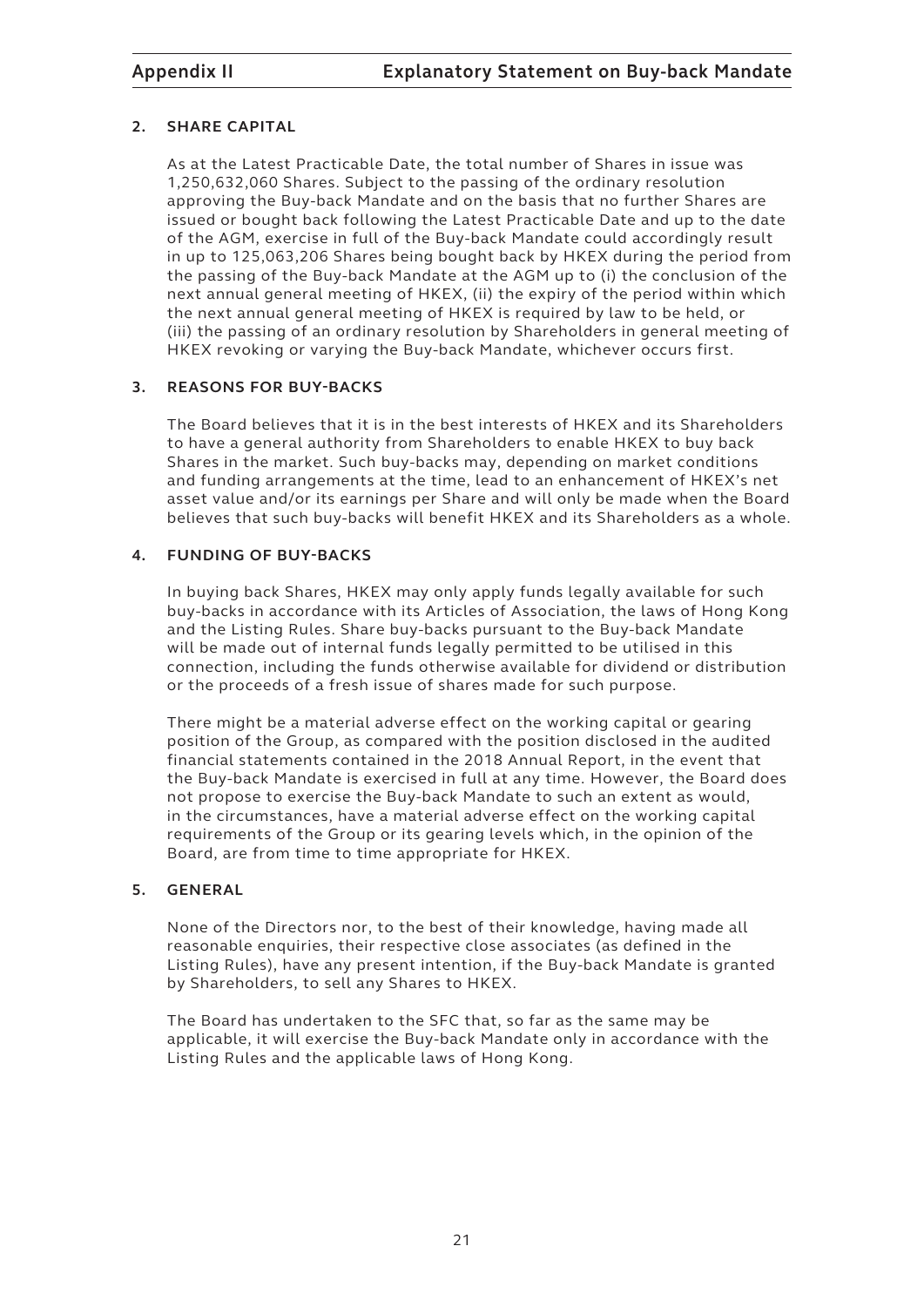If as a result of a buy-back of Shares, a Shareholder's proportionate interest in the voting rights of HKEX increases, such increase will be treated as an acquisition of voting rights for the purposes of the Takeovers Code. Accordingly, a Shareholder or a group of Shareholders acting in concert (within the meaning under the Takeovers Code), depending on the level of increase in the Shareholders' interest, could obtain or consolidate control of HKEX and thereby become obliged to make a mandatory offer in accordance with Rule 26 of the Takeovers Code. Save as aforesaid, the Board is not aware of any consequences which would arise under the Takeovers Code as a result of an exercise of the Buy-back Mandate.

### **6. SHARE BUY-BACKS MADE BY HKEX**

HKEX has not bought back any Shares during the six months prior to the Latest Practicable Date (whether on the Stock Exchange or otherwise).

#### **7. SHARE PRICES**

During each of the previous 12 months prior to the printing of this circular, the highest and lowest prices at which the Shares were traded on the Stock Exchange were as follows:

|                                                         | Share prices (per Share) |        |
|---------------------------------------------------------|--------------------------|--------|
|                                                         | <b>Highest</b>           | Lowest |
|                                                         | (5)                      | (5)    |
| 2018                                                    |                          |        |
| March                                                   | 292.4                    | 251.8  |
|                                                         |                          |        |
| April                                                   | 270.4                    | 248.0  |
| May                                                     | 267.4                    | 250.2  |
| June                                                    | 265.4                    | 228.0  |
| July                                                    | 240.0                    | 225.2  |
| August                                                  | 234.0                    | 217.4  |
| September                                               | 229.8                    | 207.4  |
| October                                                 | 226.8                    | 195.6  |
| November                                                | 232.0                    | 209.0  |
| December                                                | 239.8                    | 223.2  |
| 2019                                                    |                          |        |
| January                                                 | 245.4                    | 218.8  |
| February                                                | 277.6                    | 238.4  |
| March (up to and including the Latest Practicable Date) | 281.0                    | 264.4  |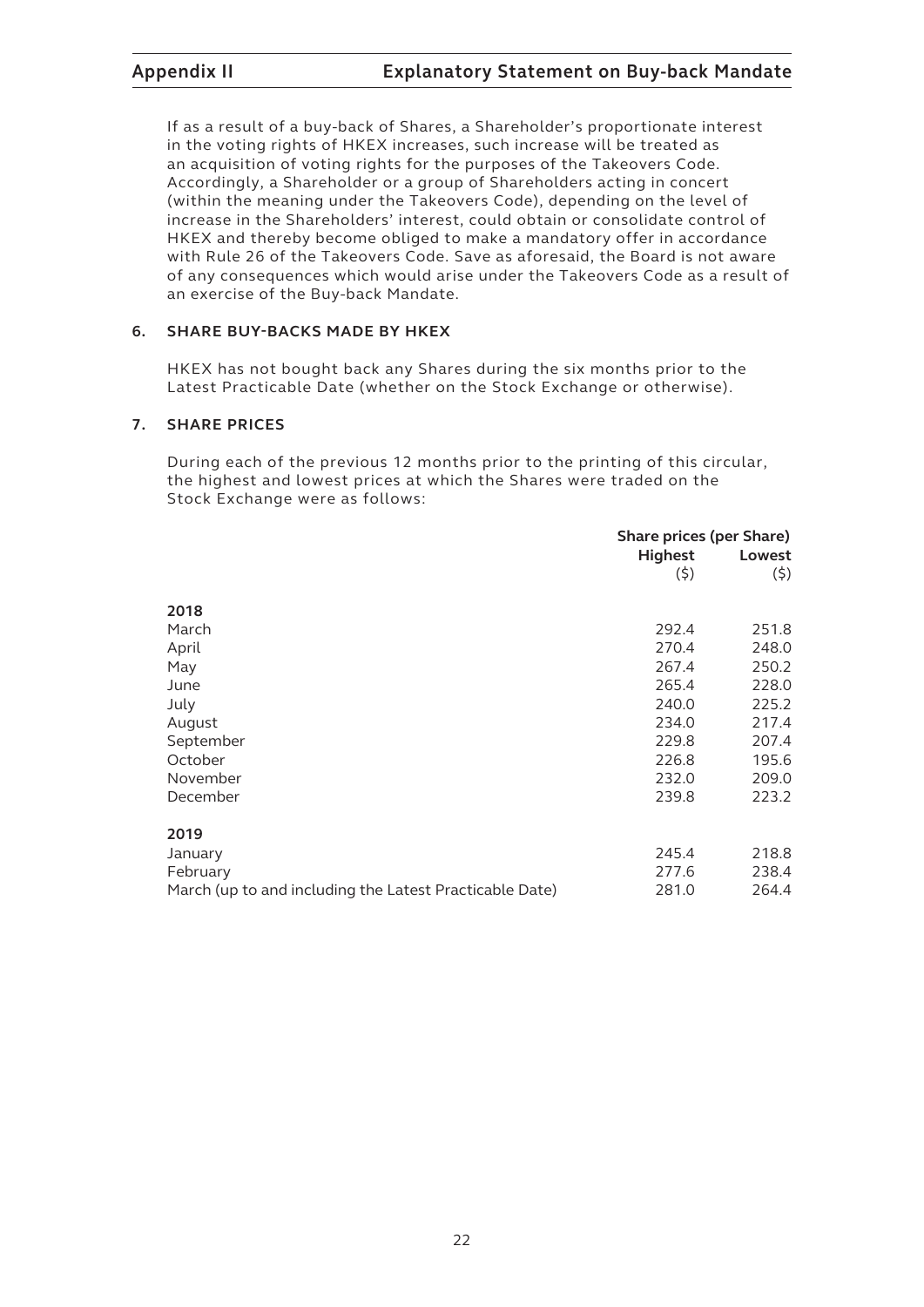### **1. WHO IS ELIGIBLE TO ATTEND AND VOTE**

Shareholders whose names appeared on the register of members on 24 April 2019 (the date of the AGM) are eligible to attend, speak and vote at the AGM.

The register of members of HKEX will be closed and no transfer of Shares will be registered from Wednesday, 17 April 2019 to Wednesday, 24 April 2019, both dates inclusive. In order to be eligible to attend, speak and vote at the AGM, all properly completed transfer forms accompanied by the relevant share certificates must be lodged for registration with HKEX's registrar, Hong Kong Registrars Limited, at Shops 1712-1716, 17th Floor, Hopewell Centre, 183 Queen's Road East, Wan Chai, Hong Kong no later than 4:30 pm on Tuesday, 16 April 2019.

#### **2. HOW TO VOTE**

#### **Registered Shareholders**

(a) Attending in person

You are entitled to attend, speak and vote at the AGM in person or, in the case of a corporation, by its duly authorised representative. A corporation must submit a properly executed proxy form or corporate representative authorisation.

(b) By proxy

If you do not plan to attend the AGM, you may appoint the chairman of the AGM or a person of your choice, who needs not be a Shareholder, to attend, speak and vote on your behalf.

You may appoint more than one proxy to represent you provided that each proxy is appointed to exercise the rights attached to a different Share or Shares held by you. If more than one proxy is appointed, you shall specify the number of Shares in respect of which each such proxy is so appointed in the relevant proxy form. In any event, the total number of Shares represented by your proxy(ies) must not exceed your entitled votes.

#### **Non-registered Shareholders**

If you are a non-registered Shareholder, ie, your Shares are held through an intermediary (for example, a bank, a custodian or a securities broker) or registered in the name of your nominee, you will not receive a proxy form directly from HKEX, and you have to give instructions to your intermediary/ nominee to vote on your behalf. If you wish to attend, speak and vote at the AGM, you shall seek an authorisation from your intermediary/nominee directly.

#### **3. PROXY APPOINTMENT**

#### **Form of proxy**

A form of proxy is enclosed with this circular or can be downloaded from the Investor Relations (Regulatory Disclosure – Circulars and Listing Documents) section of the HKEX Group website (www.hkexgroup.com) and the HKEXnews website (www.hkexnews.hk). If you appoint more than one proxy, you must specify the number of Shares each proxy is appointed to represent.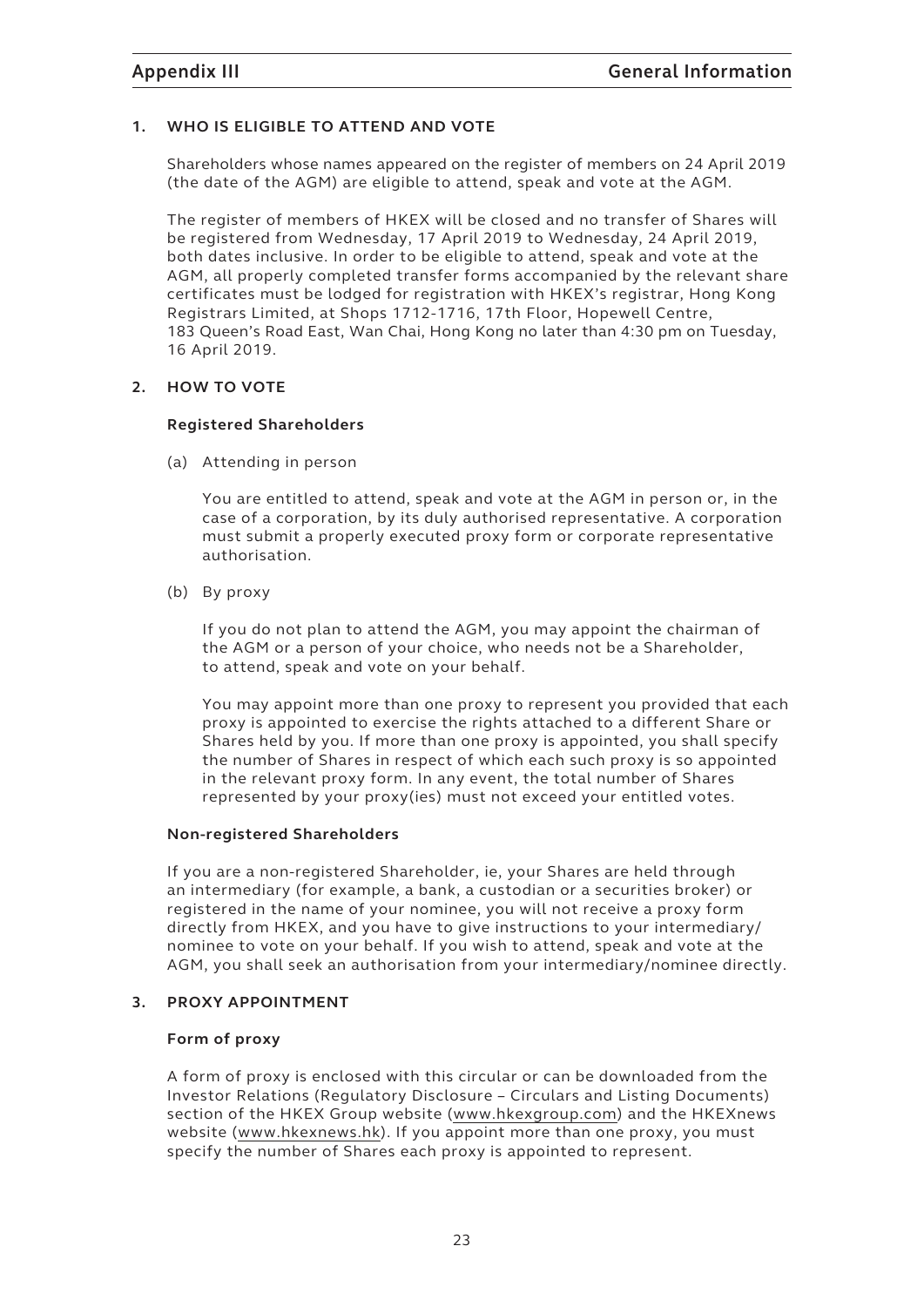### **Voting by proxies**

If you have properly completed and returned a proxy form, the person named in the proxy form will be authorised to attend the AGM and vote on your behalf. If you have clearly specified in the proxy form how you wish your votes to be cast, your proxy must cast your votes in accordance with your specified instructions. In the absence of any instructions given in respect of a resolution, your proxy will be entitled to cast your votes at his/her discretion or to abstain from voting in respect of that resolution. Your proxy will also be entitled to cast your votes at his/her discretion or to abstain from voting on any other resolution properly put to the AGM.

In order to be valid, you are requested to complete the proxy form in accordance with the instructions printed on it and return the completed proxy form to HKEX's registrar at 17M Floor, Hopewell Centre, 183 Queen's Road East, Wan Chai, Hong Kong as soon as possible so that it is received at least 48 hours (excluding any part of a day that is a public holiday) before the time appointed for the meeting or adjourned meeting (as the case may be) ("Closing Time"). For the avoidance of doubt, proxy form sent by facsimile or electronic means is not accepted. Submission of a proxy form shall not preclude you from attending the AGM or any adjourned meeting and voting in person should you so wish.

#### **4. HOW TO REVOKE A PROXY GIVEN**

#### **Registered Shareholders**

If you have returned a proxy form, you may revoke it by completing and signing a proxy form bearing a later date, and lodging it with HKEX's registrar. In order to be valid for voting purpose, this latter proxy form should be received by HKEX's registrar before the Closing Time.

You should also note that your proxy's authority to vote on a resolution is to be regarded as revoked if you attend in person at the AGM and vote on that particular resolution.

#### **Non-registered Shareholders**

If you are a non-registered Shareholder and wish to revoke an authorization appointing a person to vote on your behalf, you should contact your intermediary or nominee directly to revoke your authorisation.

### **5. VOTING ARRANGEMENTS**

Pursuant to Rule 13.39(4) of the Listing Rules, all resolutions set out in the notice of the AGM will be decided by poll. The chairman of the AGM will demand, pursuant to Article 67(1)(a) of the Articles of Association, that all resolutions set out in the notice of the AGM be decided by poll.

Article 71 of the Articles of Association provides that on a poll, subject to any special rights or restrictions as to voting for the time being attached to any Shares and to the provisions of the Articles of Association and the Companies Ordinance, every Shareholder who, in case of an individual, is present in person or by proxy or, in the case of a corporation, is present by its duly authorised representative or proxy, shall have one vote for every Share of which he/she/it is the holder.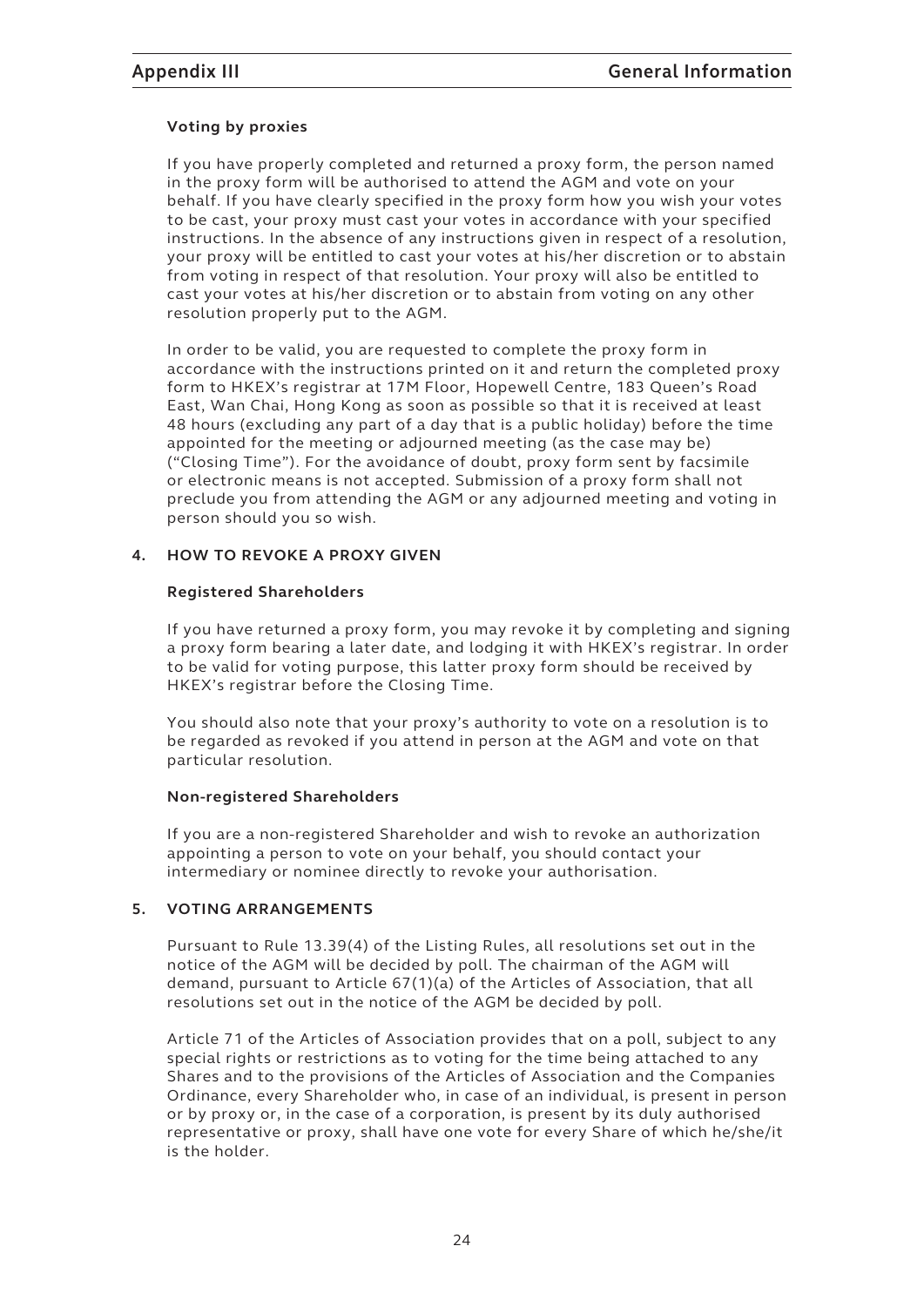Electronic voting system will be used at the AGM for enhancing efficiency and transparency in the vote counting process. On arrival, Shareholders (or their proxies) will be given a hand-held voting device together with a personalised smart card to be used for the electronic poll voting.

With an electronic voting system, votes will be recorded instantly with the results be displayed live on-screen. Instructions on how to use the voting device will be given before the AGM commences.

It is believed that in most cases, Shareholders (other than nominee companies) usually cast all their votes either in favour of a resolution or against a resolution. In the event that Shareholders who do not want to vote all of their Shares or want to split their votes cast on a resolution shall (a) upon arrival, express their intention to the staff at the registration counter if they attend in person at the AGM; or (b) clearly specify in the proxy form the number of votes cast on that particular resolution in the "FOR" and/or "AGAINST" box if a proxy is appointed to attend and vote in their stead. In any event, the total votes cast on a resolution must not exceed the entitled votes.

### **6. POLL RESULTS**

After verified by the scrutineer, the poll results will be published on the HKEX Group website (www.hkexgroup.com) and the HKEXnews website (www.hkexnews.hk).

### **7. TYPHOON OR BLACK RAINSTORM WARNING ARRANGEMENTS**

If a Typhoon Signal No. 8 or above is hoisted or a Black Rainstorm Warning Signal is in force at or at any time after 12:00 noon on the date of the meeting, the meeting will be adjourned. HKEX will post an announcement on the HKEX Group website (www.hkexgroup.com) and the HKEXnews website (www.hkexnews.hk) to notify Shareholders of the date, time and place of the adjourned meeting.

The meeting will be held as scheduled when an Amber or Red Rainstorm Warning Signal is in force. Shareholders should decide on their own whether they would attend the meeting under bad weather conditions bearing in mind their own situation.

#### **8. SPECIAL NEEDS**

If you have any particular access request or special needs for participating in the AGM, please contact HKEX's registrar, Hong Kong Registrars Limited (telephone: +852 2862 8555) on or before 16 April 2019.